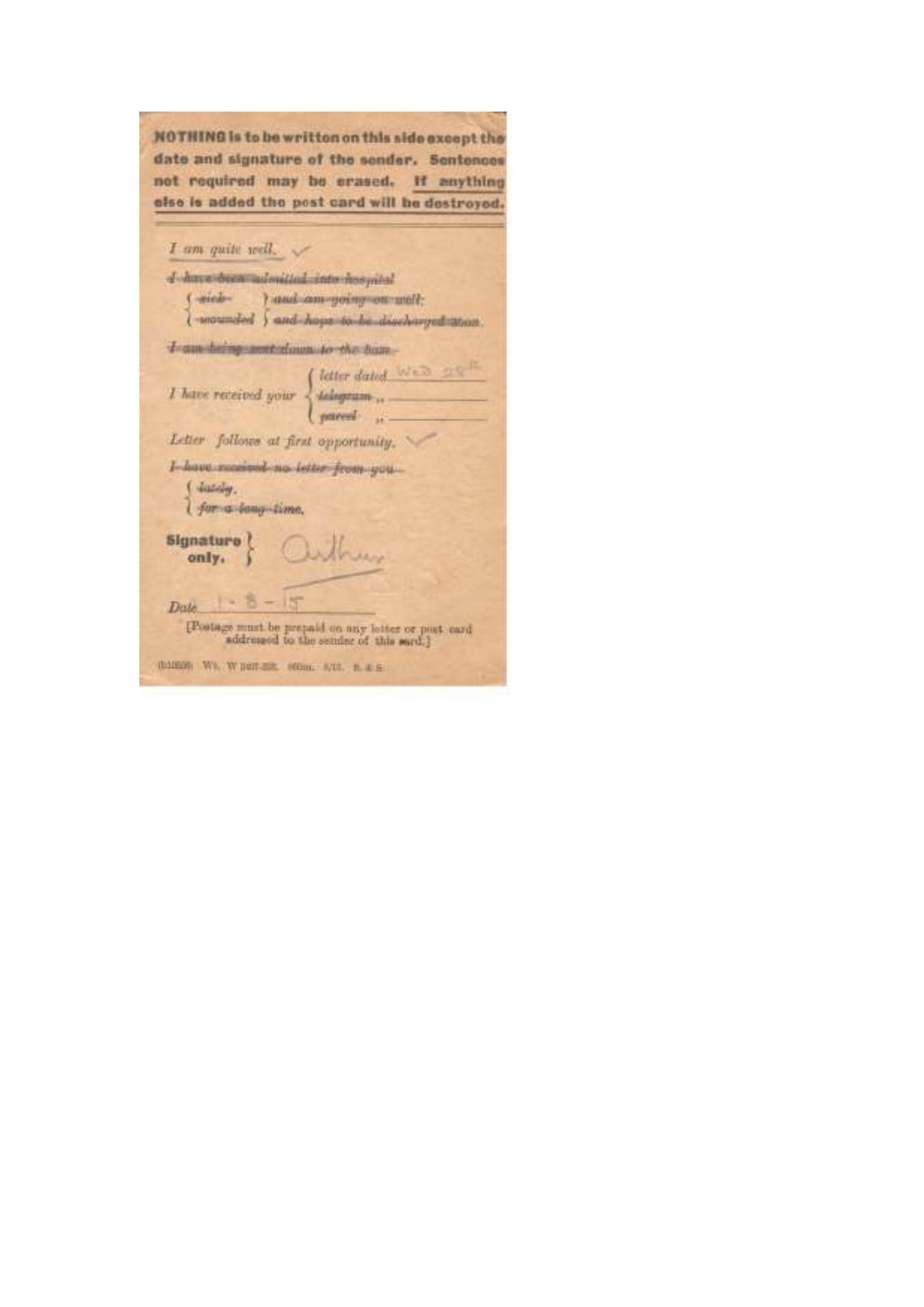## **2 nd August 1915**

### **Arthur is anxious to hear from Dollie; after many moves, Arthur's company is now safely billeted in Estaires – although he doesn't think very much of the place! A rather revealing account of the men's makeshift ablutions in the local factory. The Officers have rather more of a sedate time - in single baths.**

#### *Arthur to Dollie*

In a billet (just 2050 yds from the enemy) Mon 6pm

 I confess I am a wee bit anxious … partly because I hav'n't been able to write properly for the last two days & partly because I have not heard from you since Saturday. I have your dear letters of Tuesday & Wednesday last – none since. I do hope and pray that you are all right, darling mine. Still, until I hear, no news must be good news.

 We have been on the move a lot darling. We were relieved on Friday by the  $69<sup>th</sup>$  Punjabis. I was busy all morning with their officers. They returned to relieve us soon after half-past three. But they only relieved my Company then. The rest of the relief didn't take place until dark, so that we didn't leave until about 9pm. We marched to Estaires, a fairly big manufacturing town about 5 miles back. Here we were billeted very comfortably, only rather far apart. I was in a big farm on the outskirts of the town. The town itself, dear, is rather squalid. Very French, of course. A fine church and an old Hotel de Ville, both of brick, part of the latter dating from 1612.

 The day following our arrival (Saturday) we were very late up. In the afternoon we were busy getting the men bathed – and incidentally bathing ourselves. The baths, dear, are in a factory. You turn off the main road, past a long low wooden building which is styled "Soldiers Club", then over an open space, beyond which lies the factory. Half-way down is a "hair-cutting – before bath" establishment where four Tommies are cropping hair at abnormal speed…

 The men file in & undress (don't blush) at benches along the walls. In the middle there are rows of tubs  $\&$  several large oblong vats about 20 feet by 10  $\&$  4 deep. The men wash and plunge about in there with wondrous joy. Then out they hop dry themselves, throw their dirty shirts away & run upstairs amid the remains of machinery with very little on save a pair of boots. Upstairs they get clean shirts & the seams of their clothes are ironed (to kill l---). Here they dress & go out into the world again clean! For the officers darling there are 5 ordinary long baths, towels, soap, brushes, sponges in abundance – Jove did I enjoy it…

 We are in battalion reserve in a place called Rugby Road, near where we were before. We are packed into 3 houses, rather uncomfortable, but we are settling down rapidly. I am in a room with 3 of my officers, **Bailey, Ainsworth & Bateman**; the others are at the  $1<sup>st</sup>$  Line...

 I am fit & well DG. The weather is still a bit unsettled: very hot yesterday. Today has been brilliant too but we've had some rain & a little thunder this evening. I am anxiously awaiting news from you little darling mine. I hope you have been able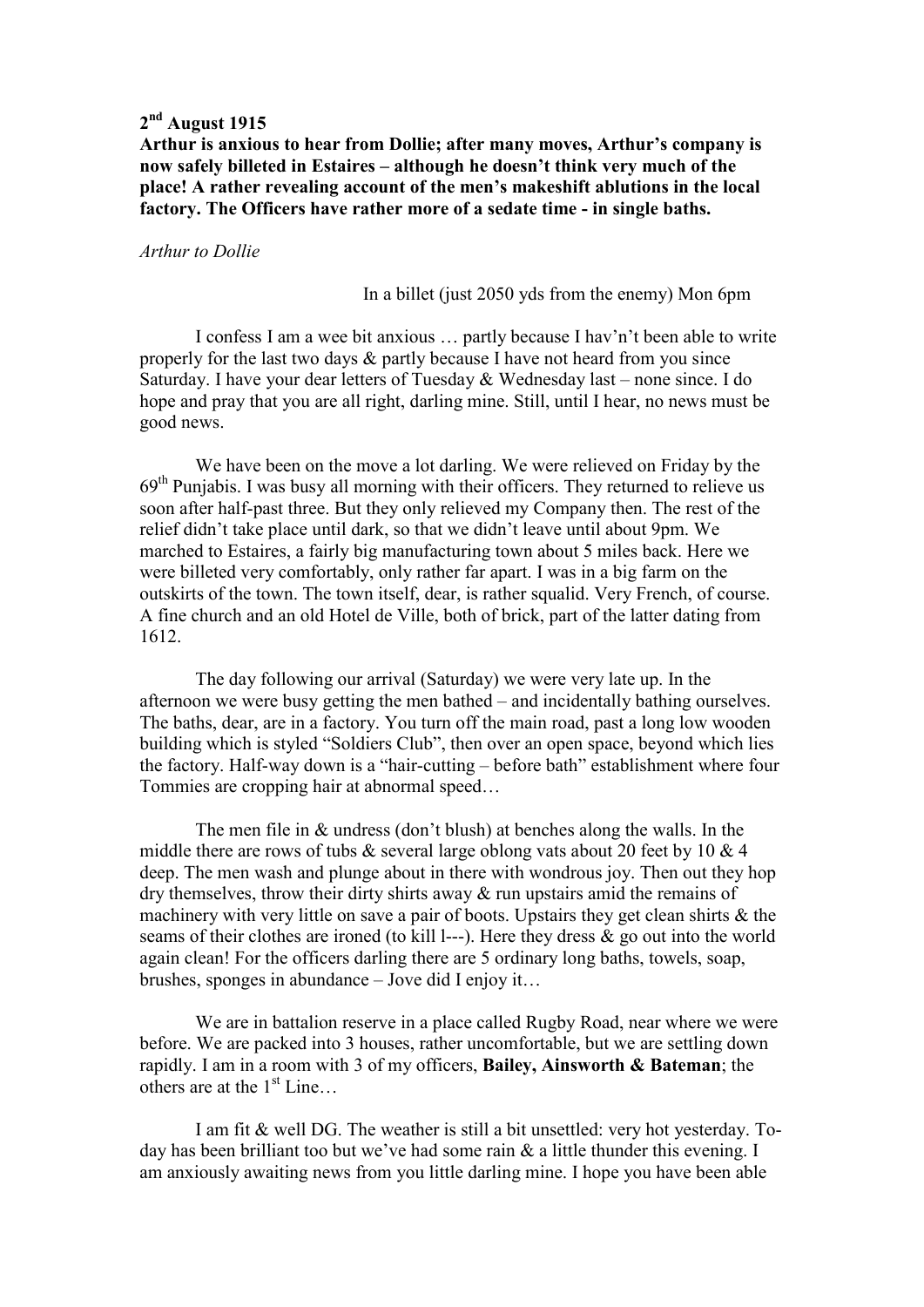to fix things up with **Rosa** [Pulman]. Please remember me to your **Mother**, dear light of my eyes. I hope she's all right again by now. Well, dear I'm going to say Goodnight for the **C.O.** wants me off on a job. God bless you & keep you.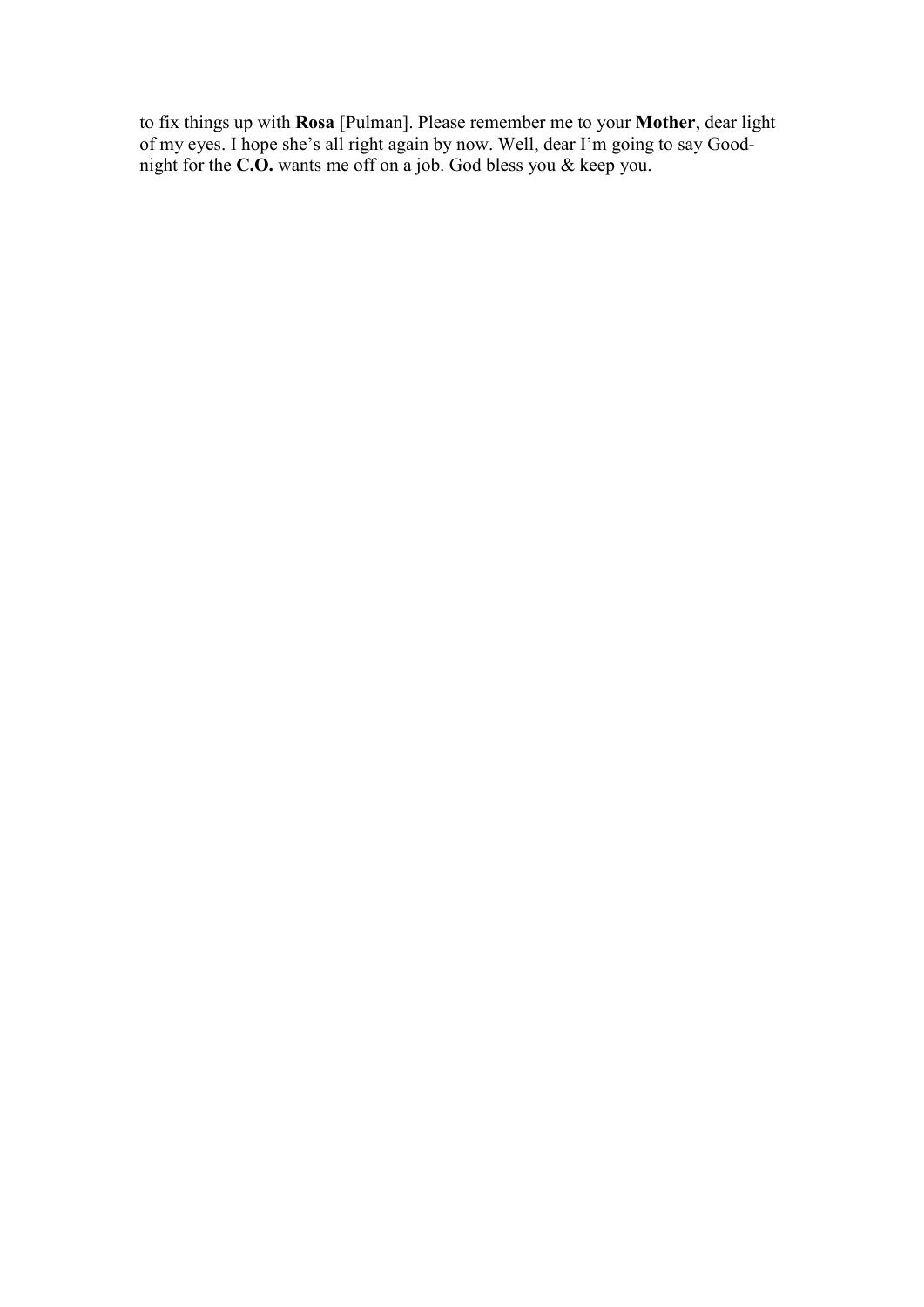**[Day after Bank Holiday in 1915] A wet time of it in ruinous billets, and too close to the enemy for comfort; meeting up with Kitchener's Army; hopes the Territorials will be posted back home; an urgent request for more tobacco from the family.** 

*Arthur to Dollie* 

In a billet (such a billet), 9.25am Wednes.

 At last news of you, my beloved; three letters all together. I was so happy to get them. I suppose the Bank Holiday interfered with the posts. At any rate, its all right now – thanks awfully for them. I do love to hear from you …

 I have very little news to give you, dear heart, so let me get it off my chest. Yesterday was a brute of a day – continuous  $\&$  heavy rain. Besides that we are so close up that we have to keep very quiet. Our billets are not worthy of the name. Just two houses more or less in ruins for the whole lot. The roof has had to be propped up in our room & down the road where I have some of my men, we've had to rebuild with sandbags.

There are a lot of K's men here. There is a division attached to the Indian Corps. One battalion is at present attached to our Brigade for instruction. There is a very persistent rumour that we are to be withdrawn in the fairly near future and either go to form a new Territorial Division or else be withdrawn to England. Unfortunately it is impossible to get any definite information. I hadn't meant to have spoken about it, as it's only a rumour but to have waited until we had definite news; but I'm afraid, darling mine, that it just slipped out!

 The **C.O.** asked very kindly after you yesterday, darling. You are a darling ar'n't you? … I'm expecting to hear your new address. I'm glad you'll be able to get away – for it will do you a world of good to be with **Rosa** [Pulman] – she has got such a great big motherly heart.

PS: By the way, dear, would you do me a favour, *please,* ask the family to send me out some more tobacco. Fryers Mixture – Original Cut – as I'm short. They'll send it in bond - please.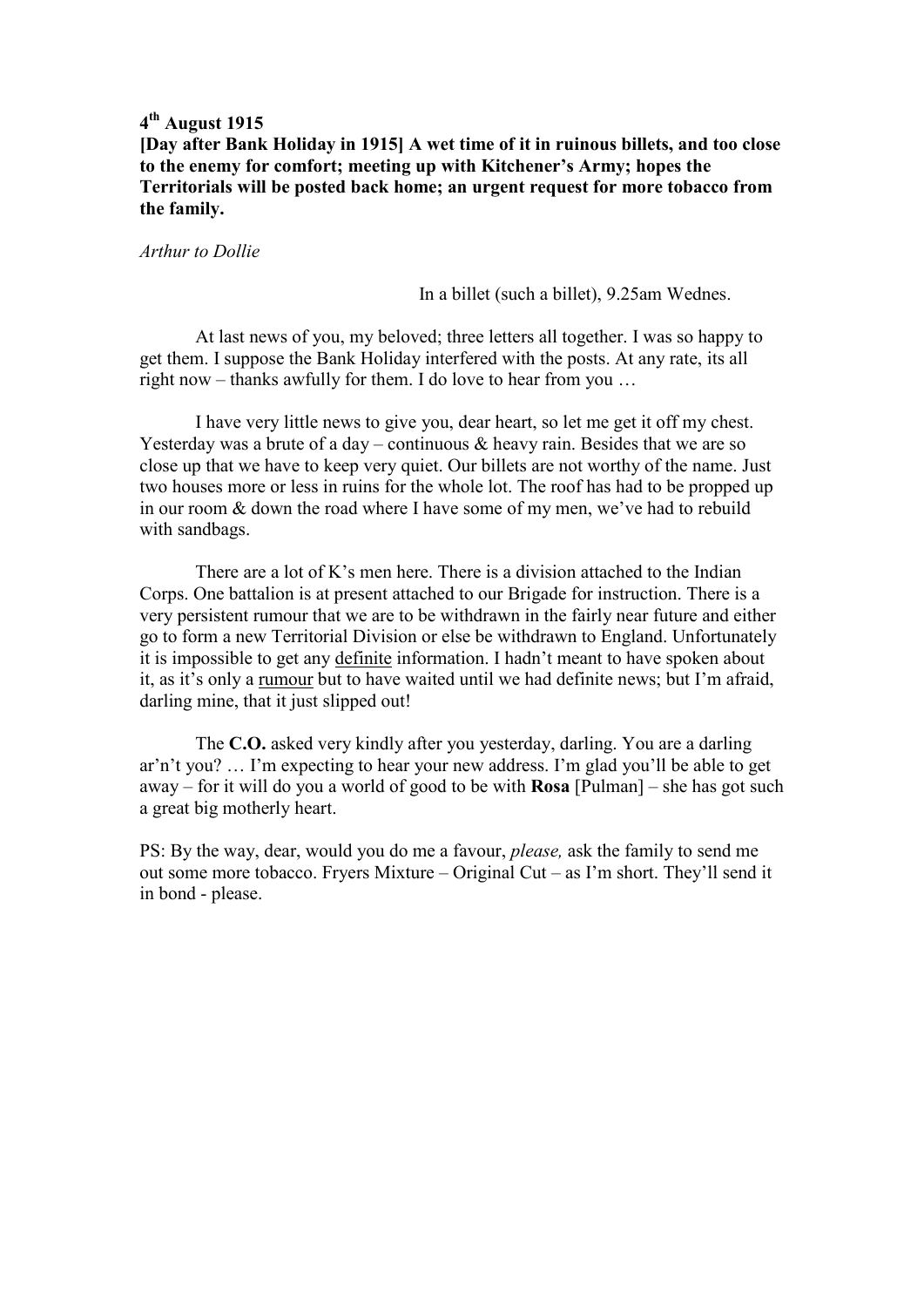**[Dollie is away on holiday in Norfolk with Rosa Pulman]. A reconnoitre of the lines in the morning and in the afternoon Arthur and the Brigade are filmed marching down the Pont du Hem [Estaires – La Bassee road]. A more persistent rumour of the Territorials being withdrawn to serve in England; Arthur arranges for brother Edgar's kit to be sent on.** 

#### *Arthur to Dollie*

In a billet, Thurs. morn. 9.10pm

 Good morning. God bless you, dear. We're all very late this morning & hav'n't had breakfast yet. **Wilcox** is still half sleep! I had two letters from you yesterday, dated Saturday & Sunday. Thanks awfully for them. They seem to make everything seem brighter & happier. God bless you. Thanks awfully too, little darling, for the magazines…

 Yesterday morning I went out reconnoitring with **Bailey**. Sounds very fearsome, doesn't it? but it was only a pleasant stroll behind our lines, to see how the communication trenches ran. It was very hot. Then lunch in a great hurry, for we had to get into full kit & off to a place on the Estaires – La Bassee road called Pont du Hem – just a couple of estaminets, a few houses  $\&$  a big crucifix. They abound here, at nearly every big crossroad. The great rush, dear, was for a photo. First of all we were taken, halted by the roadside. Then we were photographed (both an ordinary camera  $\&$  a cinema) on the march – and finally a group was taken of us officers.

 So home to tea – then hurried on to get ready for the working party. We had an early meal at a quarter to 7. I had **Wilcox & Lewis** up from the  $1<sup>st</sup>$  Line & sent **Ainsworth & Bateman** in. The Brigade goes out on Sunday & the rumour seems to grow more persistent that we shall be withdrawn DV.

 For the rest, dear heart, I think there is little more. I'm seeing about **Edgar's** things. **Major Beresford** has had a slight touch of flu. I have not forgotten about **Harry [Pulman]** – nor am I likely too. You may be sure that all that I can do or get done, will be done…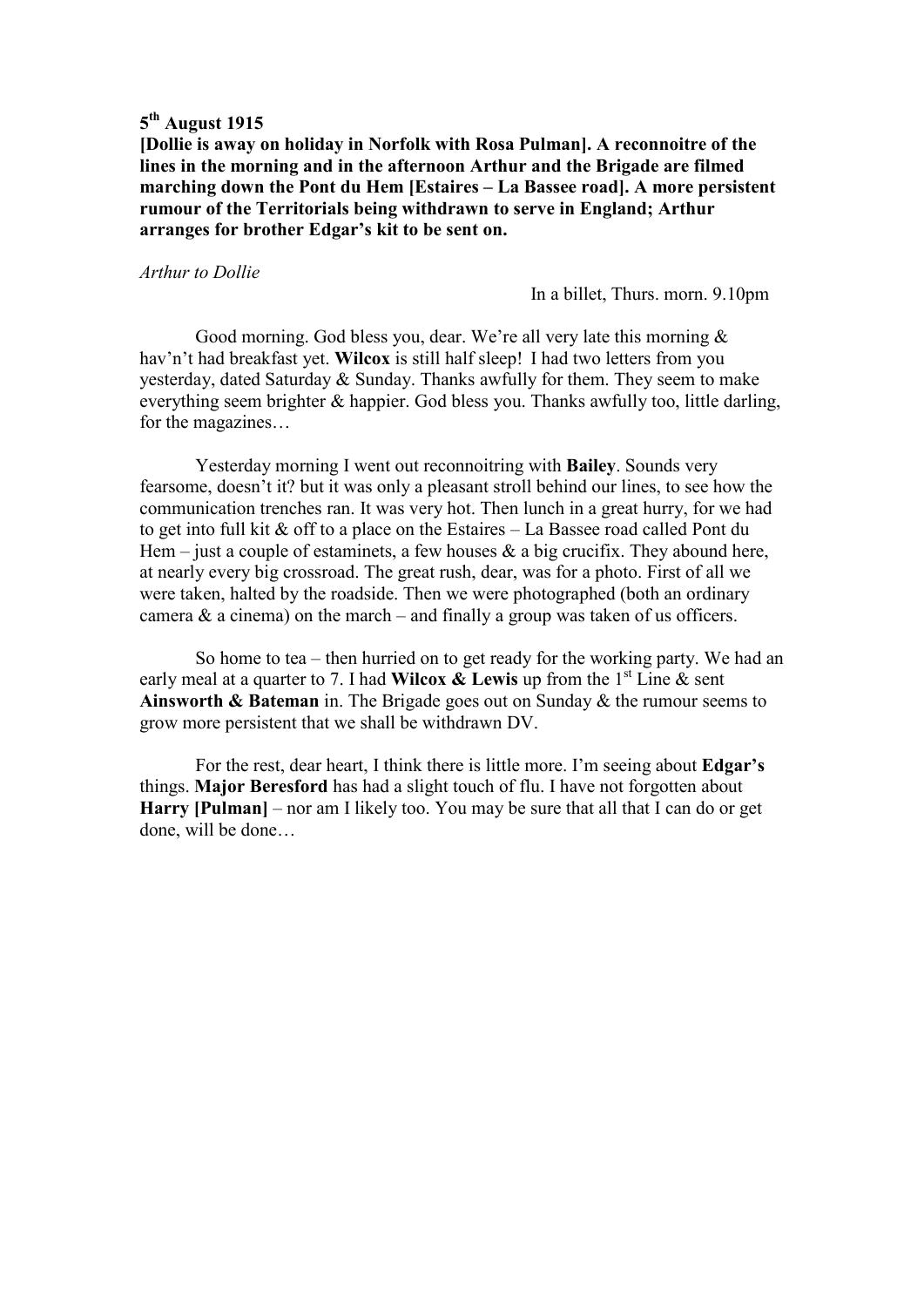

**Arthur sitting 3rd from left**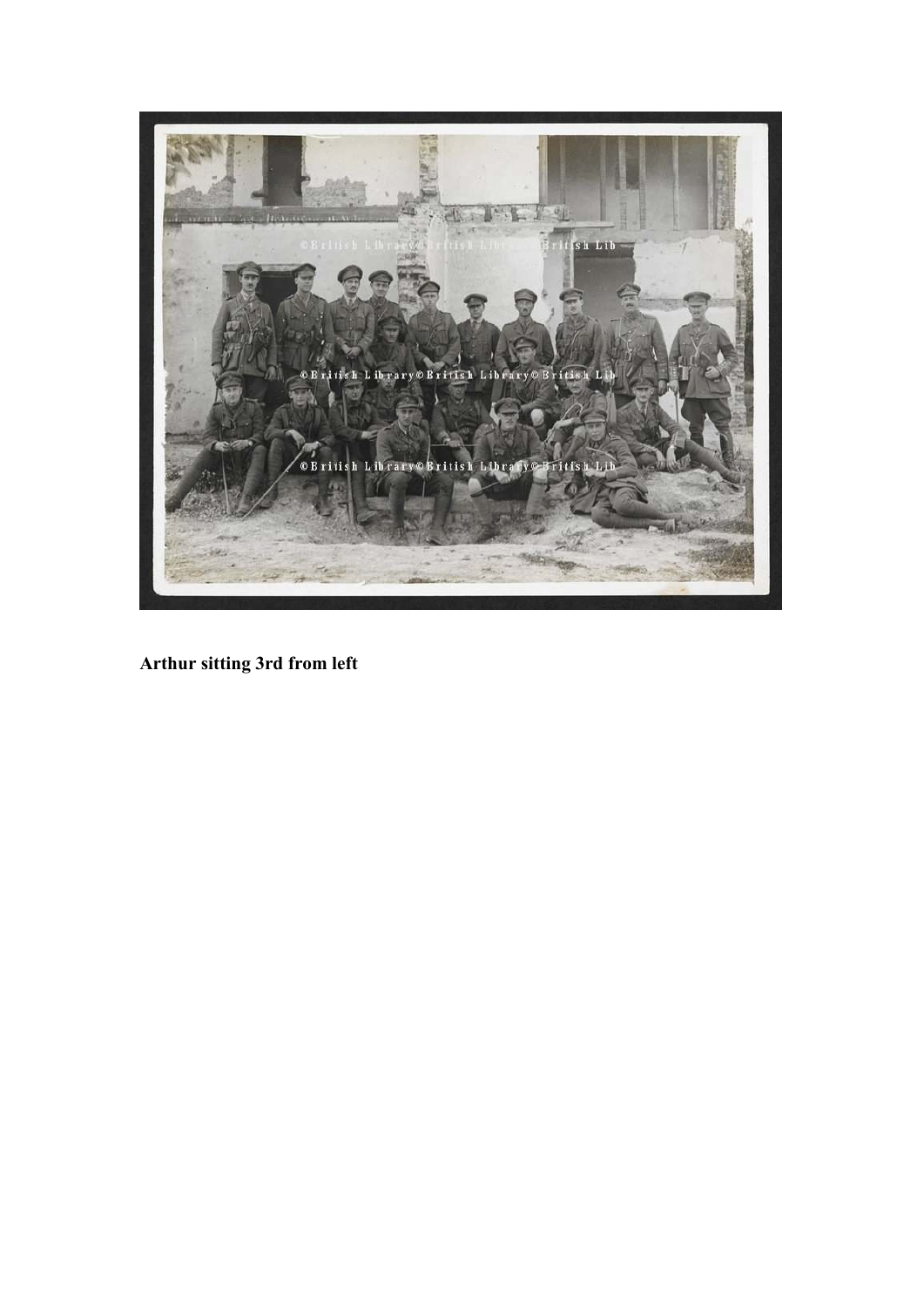**Return of the sick and wounded and a new Officer; Arthur pays the Company; the Brigade is coming out on Sunday, making the prospect of returning to England more certain. Kitcheners Army will take their place; flies, humans and unsettled weather heighten the mood of uncertainty for the future.** 

### *Arthur to Dollie*

In a billet, 9pm

 … Thanks awfully for your dear letter of Monday last. I love to hear from you. By now too you are at Hunstanton. I am glad & hope you have a good time. Give my love to **Rosa**, God bless her big heart. She has in charge now all that I value in the world, my treasure beyond all price, that's you, my darling.

Life here continues much the same – very quiet. Yesterday 15 of our sick  $\&$ wounded came back, including **Serj. Major Cooper**, who is my Coy Serj. Major. Also a new officer – **Ochs** – who has joined **Sammy'**s Company. Yesterday I went through my pay sheets & paid the Company which took a certain amount of time.

 Last night we didn't have a working party. However I found something to employ the men for a couple of hours. **Sammy'**s Company went up to relieve a company of Leicesters. The Brigade is coming out on Sunday, hurray! & the chance seems growing more certain that we will be withdrawn especially as now a Battalion of K's is attached to the Brigade.

 I'm sorry this letter is so sketchy, dear heart, but the interruptions, both by humans & flies are continuous – and I don't mean to miss the post at 10. The weather is very heavy and rather unsettled  $\&$  one feels very restless, wondering what the future has in store for us. The men are still going off on leave 2 or 3 at a time nearly every day. They deserve it…



**The Coloured Cliffs at Hunstanton**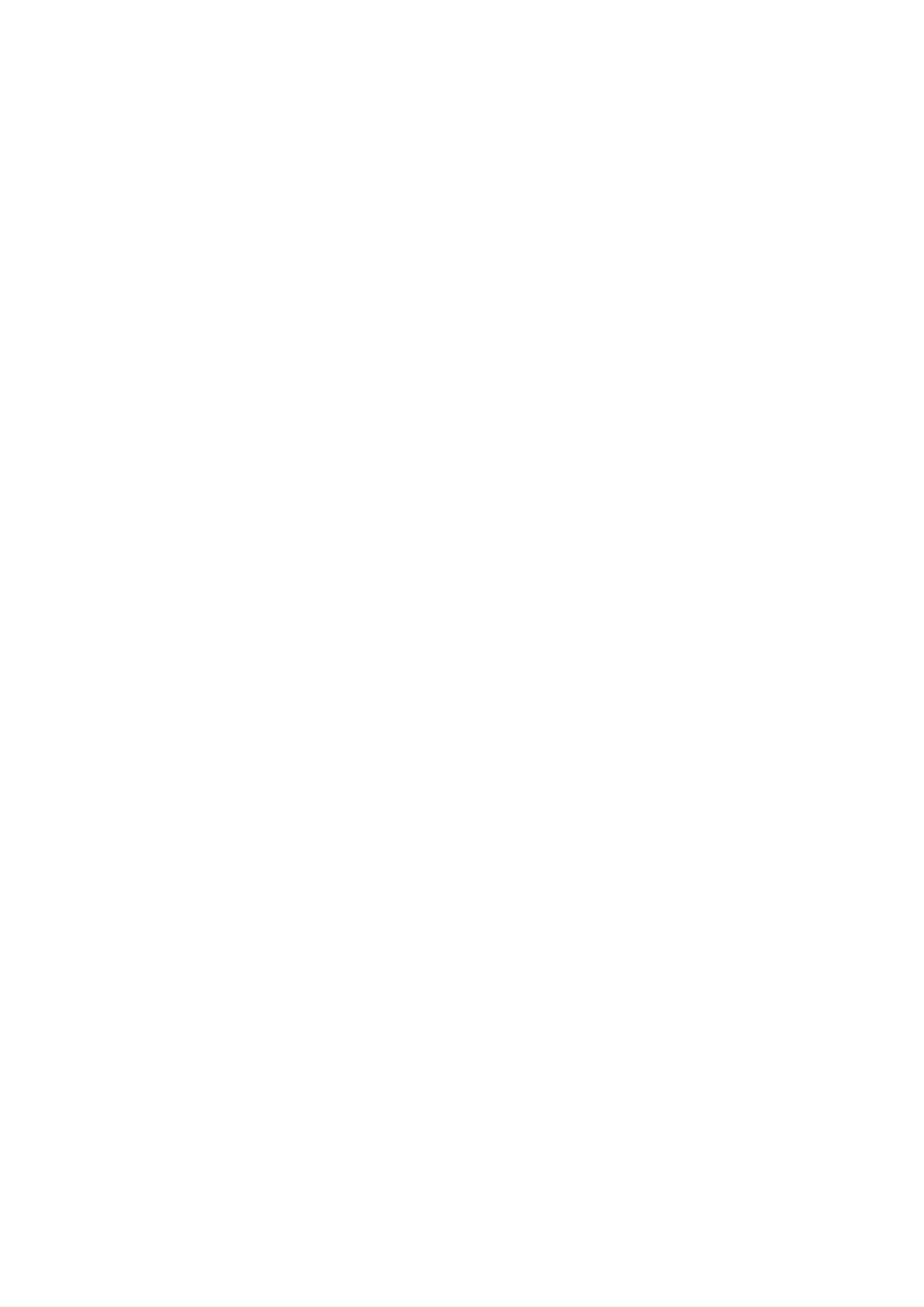### **Arthur is exhausted after a night's working party activities – thankfully there were no casualties; the pure joy of getting a letter from Dollie; tomorrow the Brigade will move back to La Gorgue for a week; a request for some photos of Dollie, currently on holiday in Norfolk with Rosa Pulman.**

#### *Arthur to Dollie*

In a billet, Rugby Road, Satur. morning 8.55

 … I'm feeling awfully sleepy – we were out again last night on a working party till 2am. Same work as before only this time – as **Sammy**'s Company is up – I had the Leicester Company he relieved in its first place.

 Well, my darling, first of all thanks awfully for your dear letter of Tuesday. I was pleased to get it, especially as it came as a surprise. Yesterday afternoon **Johnnie Sutcliffe** and I walked down as far as the First Line Transport – about 2 miles down. On the way we met the Cyclist Orderly with the letters – we stopped him. There wasn't one for me. I was awfully disappointed. I always am if a day should ever pass without a letter from you (thank God and your dear heart, that very rarely happens but sometimes the Post Office does get the better of us). However, as we got back, I found upon the table the welcome site of an envelope in your dear handwriting. Joyful comfort for longing eyes. God bless you.

 After tea the **C.O.** took me with him as far as the Leicester HQ. When we got back I tried for an hour's sleep but was continually interrupted. We had supper at 7, parade at  $8 \& \text{ we were out till 2.}$  My luck held  $\& \text{ we didn't have a single causality DG.}$ 

**Bailey** is up at the front line with **Sammy**'s Company learning – he is a good fellow – about 35 (he looks 23) with a wife  $\&$  a girl of 5. He was in the Wiltshires for 8 years, was in S. African War, K.'s Army, then an attack of pneumonia, finally the  $3/3^{\text{rd}}$ , then here.

 To-morrow night the Brigade moves back to La Gorgue for a week. Our fate still hangs in the balance.

 I am very anxious little sweetheart to hear from you to-day. I am anxious about your journey down & want to hear how you got on & lots of other things. How **Rosa** is & her brother. What kind of place it is & heaps of things all about you two. Did you take the camera, by the way: if you did – use it a lot. I should love to see some photos of you …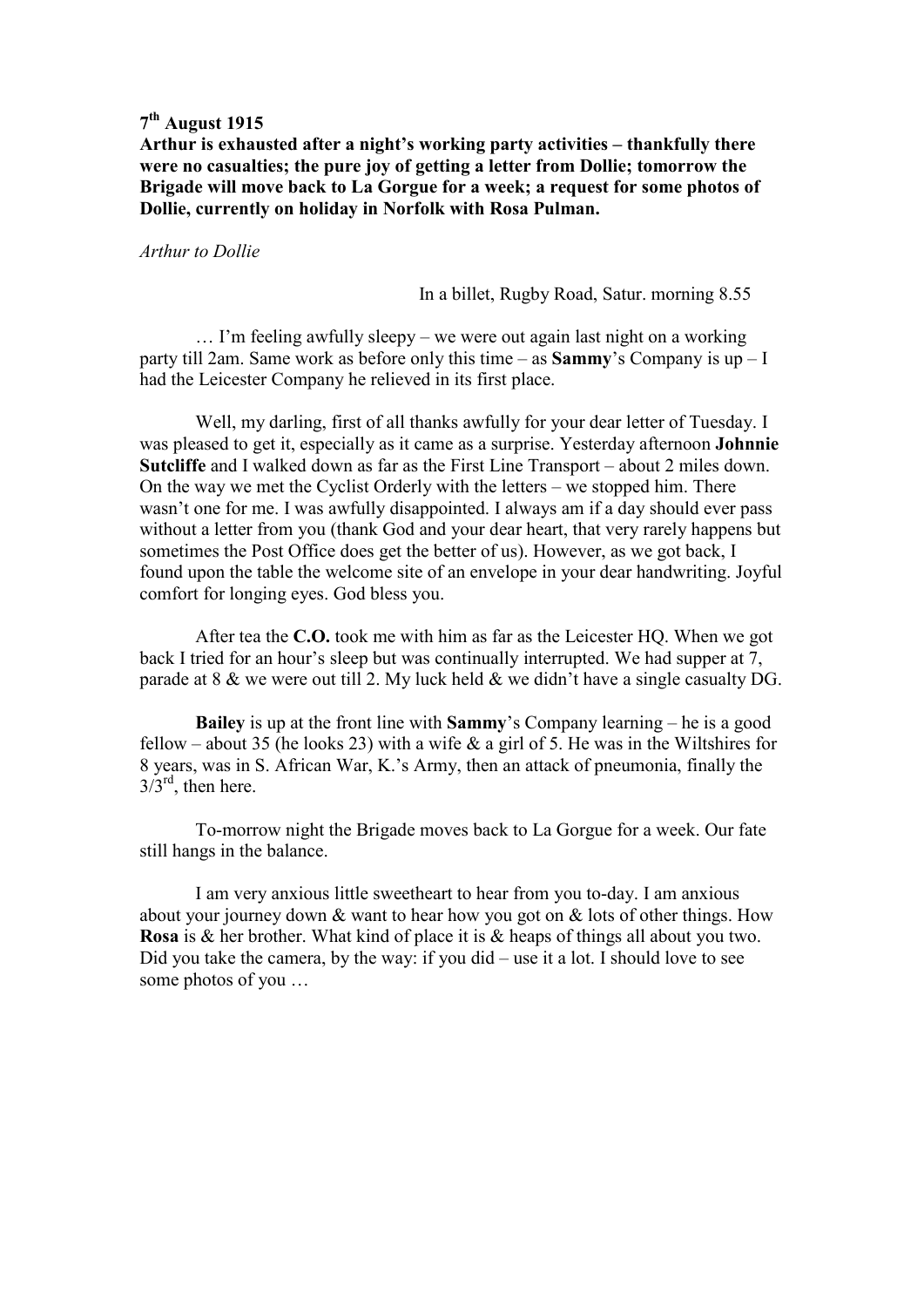**The weather is humid and dull – and life in the trenches is currently very dull, waiting for the Ghurkas to relieve their Company later that night; Arthur earnestly hopes Dollie is having a lovely holiday with Rosa and wishes he could be with them – if only to protect the ladies from the discomforts of Liverpool Street Station!** 

#### *Arthur to Dollie*

Rugby Road, Sunday morn 7.50

 … Thanks awfully, dear heart for your letter of Wednesday morning. I am now looking forward to hearing that you had a good journey & arrived safe and sound. I wish that I could have been with you to shield you from all discomfort & worry. I know Liverpool St. It's a rotten place.

 How is **Rosa**, dear. I hope she is fit & that you two get glorious weather. I'm awfully pleased, dear, that you've been able to get away. The rest & change will do you a whole lot of good DV. I was sorry to hear your **Mater** wasn't altogether herself yet. Please God, if the servants continue trumps & the weather bucks up, she will soon be absolutely fit again.

Here, darling, one day passes very, very much like another  $\&$  if it wasn't for the fact that every 24 hours brings us nearer our future fate, life would be very dull. There is very little to do here. Yesterday we were very lazy and, although I was up early, we didn't have breakfast until half-past ten. I had lunch with the **C.O.** There were a few odd things that wanted doing, but very little. In the evening I was busy making a map.

The weather is still very humid &  $dull - "dull"$  expresses it exactly. We are all looking forward to getting out to-night. We are being relieved by the  $2<sup>nd</sup>$  Ghurkas. Unfortunately they cannot get here until 9 or half-past, so we won't be out until about midnight.

 You see sweetheart mine life here just now is not fearfully exciting, and I'm afraid my letters, dear heart, must be dull, if not actually depressing… May you have a ripping holiday dear, with **Rosa**. I wish I was with you...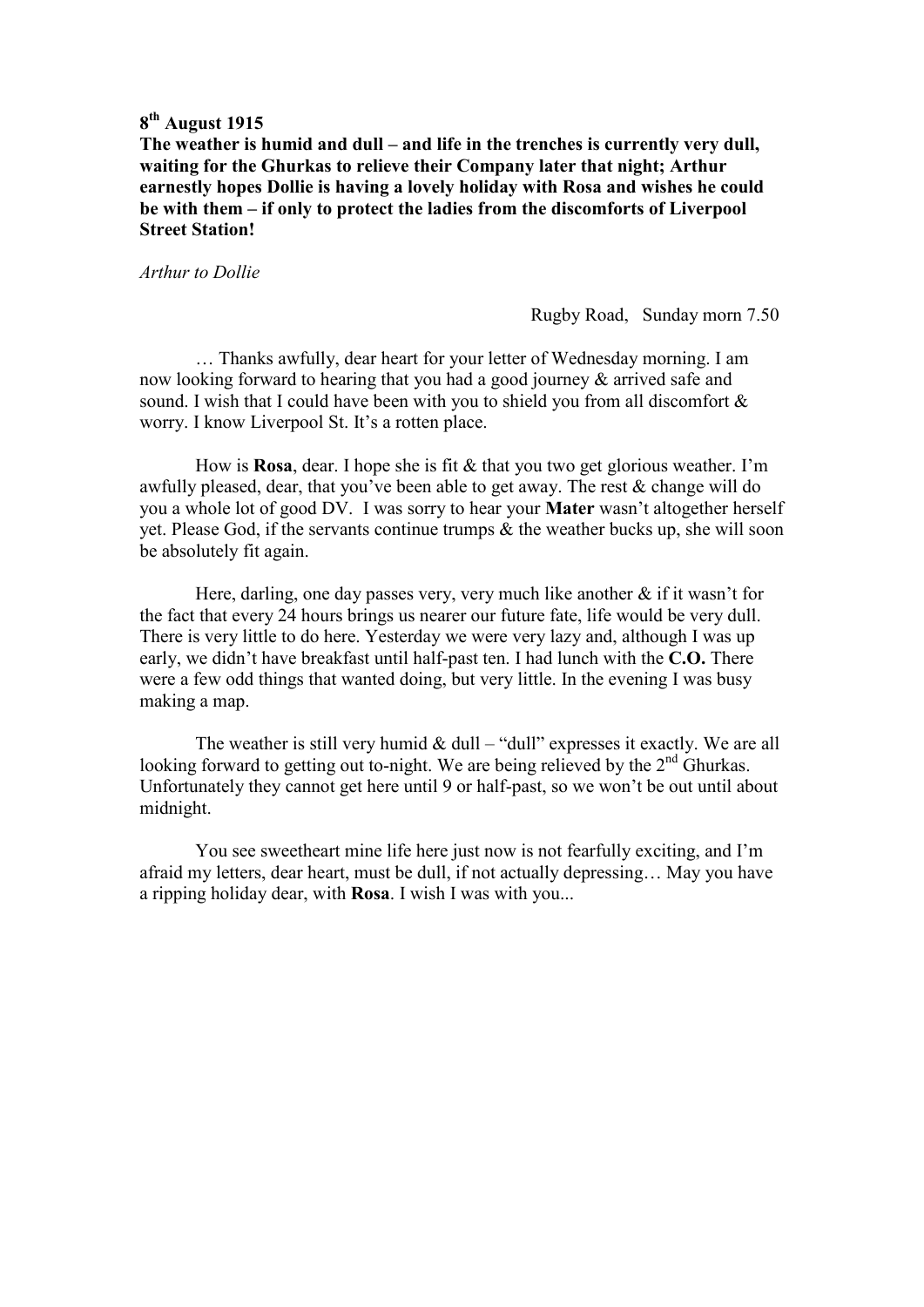### **9 th August 1915 A short note from Arthur to thank Dollie for her latest letters; he is most indignant to read that she had been upset by the train journey to Norfolk.**

*Arthur to Dollie* 

In billets, Monday 5.45pm.

 … Lots of letters came from you yesterday to buck me up, one in pencil, written in the train, & two from Hunstanton. God bless you dear heart.

 I was very angry & upset to hear of your adventure in the train. I can imagine what you felt: darling mine. I hate to think of you suffering the least inconvenience  $\&$ cannot find words to say how I feel. Thank god you arrived safe & sound. I hope you're having a ripping time…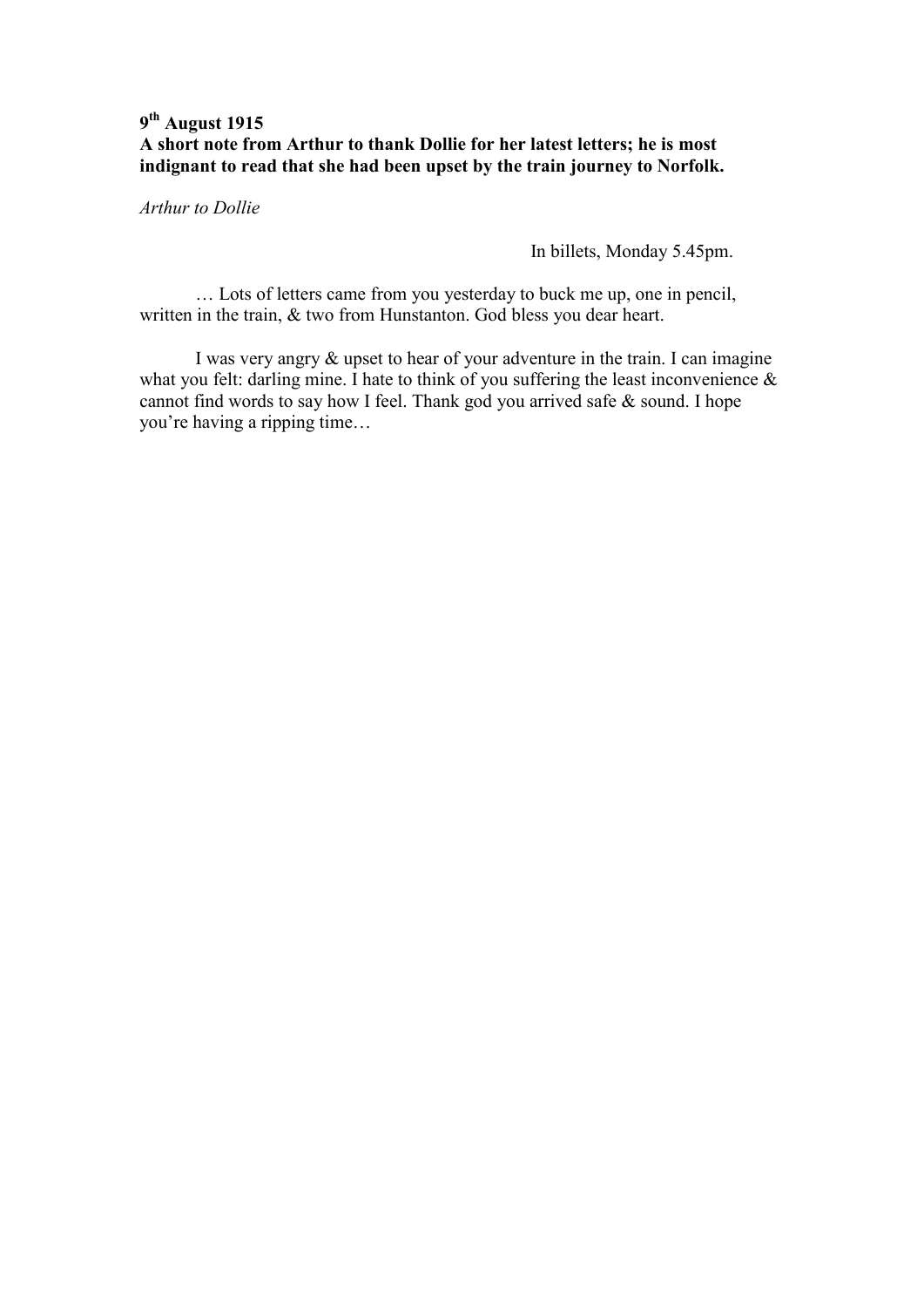### **Arthur and the men are feeling the heat; a description of their exit from the trenches and march back to La Gorgue at night; settling into the new billets; Arthur's fellow officers take his film home on leave to be developed.**

### *Arthur to Dollie*

Tues 8.5 am

… Yesterday was a beastly day, hot & steamy. I really think one of the most oppressive we've had. It tried to throw the weight off its chest by a few showers – but no good.

Let me give you my news, dear. We were relieved on Sunday by the  $2<sup>nd</sup>$ Ghurkas. We spent most of the day cleaning up &c. About 8 we moved out & up the road a little way, into an orchard. There we waited for the Ghurkas to arrive. As soon as they passed we were to move off independently. They didn't turn up until about 9.20 but we weren't long getting off the mark. The men marched very well & we did the 4 miles into La Gorgue in an hour & a quarter. The men are billeted in some schools – plenty of room for them. One of my platoons is in the remains of the School Chapel – it's awfully pathetic.

 I've a room & a bed to myself, so has **Bailey**, my second. The others are in & near our mess room about 10 minutes walk from my room here. HQ are in a big house about 20 minutes up the road. I've just heard I have to be up there by 9, so I'll have to hustle & leave a description of La Gorgue to a later letter!

 By the way, darling, **Rice, Lloyd & Ainsworth** left for leave the other day. They came up to get my film whilst I was out. Luckily my servant had the gumption to give them the right one. But I don't know what they will do with it. Probably have it developed & bring it back with them.

 I am awfully fit & well DG but very hot! So, dear heart of mine, au revoir. Love to **Rosa**, God bless her…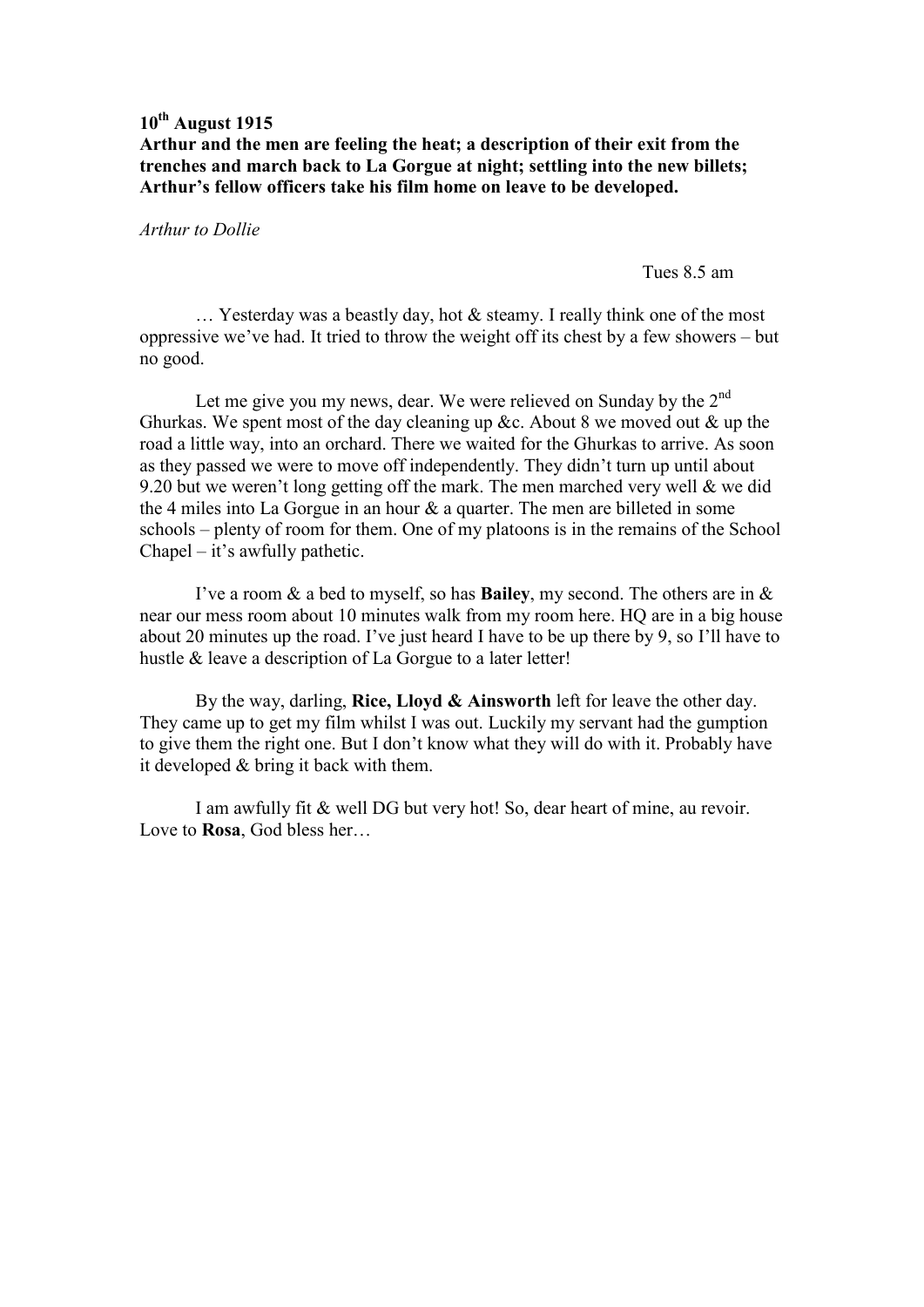## **Another short note from Arthur as he is busy settling the men into their new billets and working for the CO. [Dollie has left Norfolk by now and Arthur's letters are re-directed home to Hampstead].**

*Arthur to Dollie* 

Billets, Wed. 8.25 am

 … Thanks awfully little sweetheart for your dear letters of Friday & Saturday. Dear, I am glad you're having a good time. God bless you.

 I had a very full day yesterday busy with the **C.O.,** baths, Company Orders, more work for the **C.O.** &c. So I am going to ask you little dear to put up with a short note this morning. I'll write at length this afternoon. This morning I shall be full up again.

… How I wish I was with you. With love to **Rosa**, dear….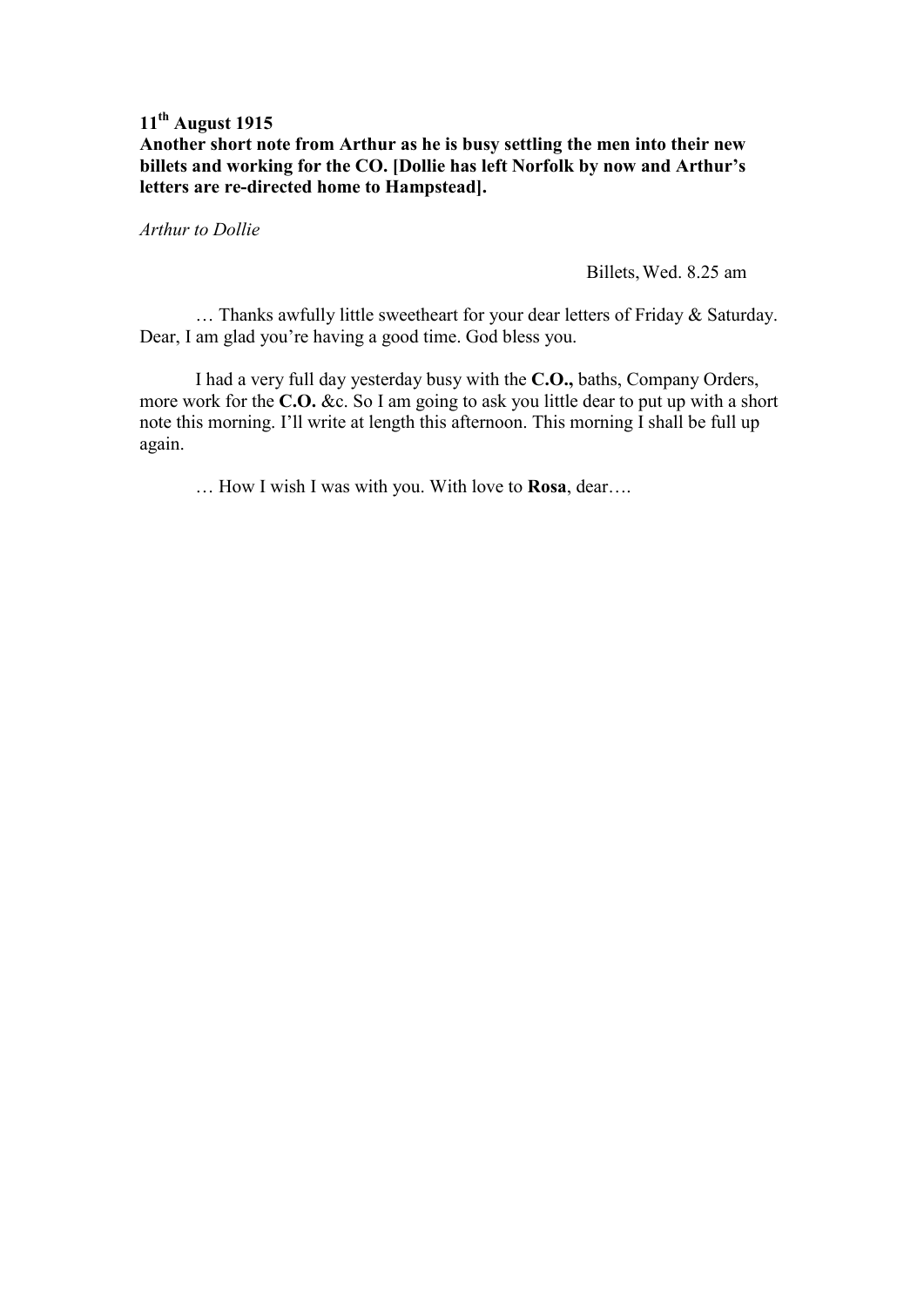#### **August 11th 1915 cont.**

**[Second part of a letter for the 11th begun in the evening]. A detailed description of the new Officers Mess – a quaint canal-side corner, trees, an island and a mill close by with the continual sound of rushing water; a hot and dusty route march; welcome parcels from home; Dollie plans to visit Seaford [Annecy Convent], where she was at school; a weird rumour that brothers Alfred and Edgar are returning to the Company – despite no confirmation from the Mater; dinner with the CO.** 

*Arthur to Dollie* 

Wednes. 7pm

 … Another dear letter to-day and a postcard too from Castle Rising (wasn't that where Edward II put his mother!) God bless your dear heart. I prize your news so much.

 I wish you were here with me … I am writing this outside our mess room. There are just a few paces between it  $\&$  the edge of the lock  $\&$  a line of trees, so we've brought out our table. It is an awfully pretty and quaint corner, out of the main traffic & very quiet save for the continual rush of water, overflowing the lock gate. I tried to sketch a plan of the place but it got too involved! As we sit under the trees, the river flows from right to left. Just in front it widens out into the big lock basin. Beyond that is the mill on a little island – a wonderful old place once worked by water & wind. But now steam has taken the place of the wind  $\&$  a chimney the place of sails. But the old mill still stands, a wonderful place.

 This morning we began parades again, went for a short route march. It was very hot & dusty dear, for though, thank God, the heaviness in the air has gone, a glorious sun has been shining all day… This afternoon I've been very quiet, working hard. This morning I paid the Coy, so I've been busy all day.

 I had some parcels from home & the tobacco. Now let me answer your letters. dear. You'll forgive me having written about the mill, won't you, dear, before I started to answer your news. But somehow, the quiet & beauty of the spot overcame me and I wanted to share it all with you...

 So darling, you write that you do not yet know whether to go to Seaford or not. I'm afraid I'm going to be a bit of a coward & plead that it is difficult to advise you from here. But let's just take things as they are, dear. It was the original idea, wasn't it darling, that you should go down to Seaford. Then various things cropped up – bad servants &c  $\&$  you decided, quite rightly, that you ought not to leave your **Mater**.

 As that was so, dear, we began to look nearer home and finally decided to speak to **Daisy** [Agius] and ask one of the priests of St. Dominic's. Isn't that so … Now you see how difficult it is to give you advice, dear. For if you think that you can leave the M**ater**, & feel that you would be more at home at Seaford, then Seaford it must be…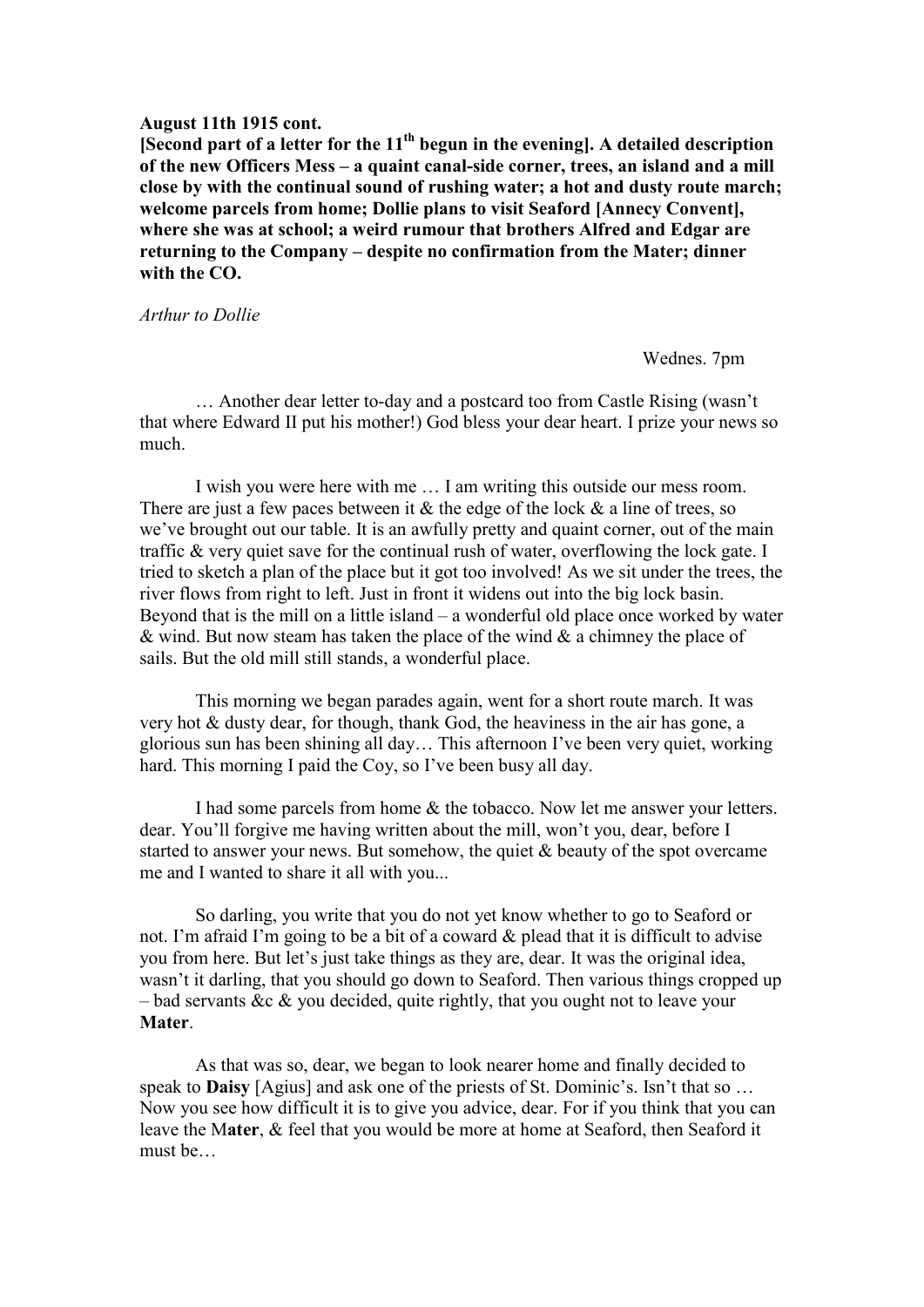So to turn to more mundane matters. We had a weird rumour the other day that **Alfred** [Agius] had written to **Lloyd** (who is now on leave) to say that he & **Edgar** [Agius] were on their way out here. I've had a letter from the **Mater**, but she didn't say anything about it. Is it true; because if they are on their way its no use sending their things home. There is no news yet as to when we go in again. Rumour says the  $17^{th}$ .

 I told you **Algy** came over yesterday afternoon, didn't I dear. He was looking very fit & says he is very hard worked. He also said that opinion in GHQ is that nothing can be too good for the Territorials. He stayed to dinner with the **C.O.** & I had dinner up there too.

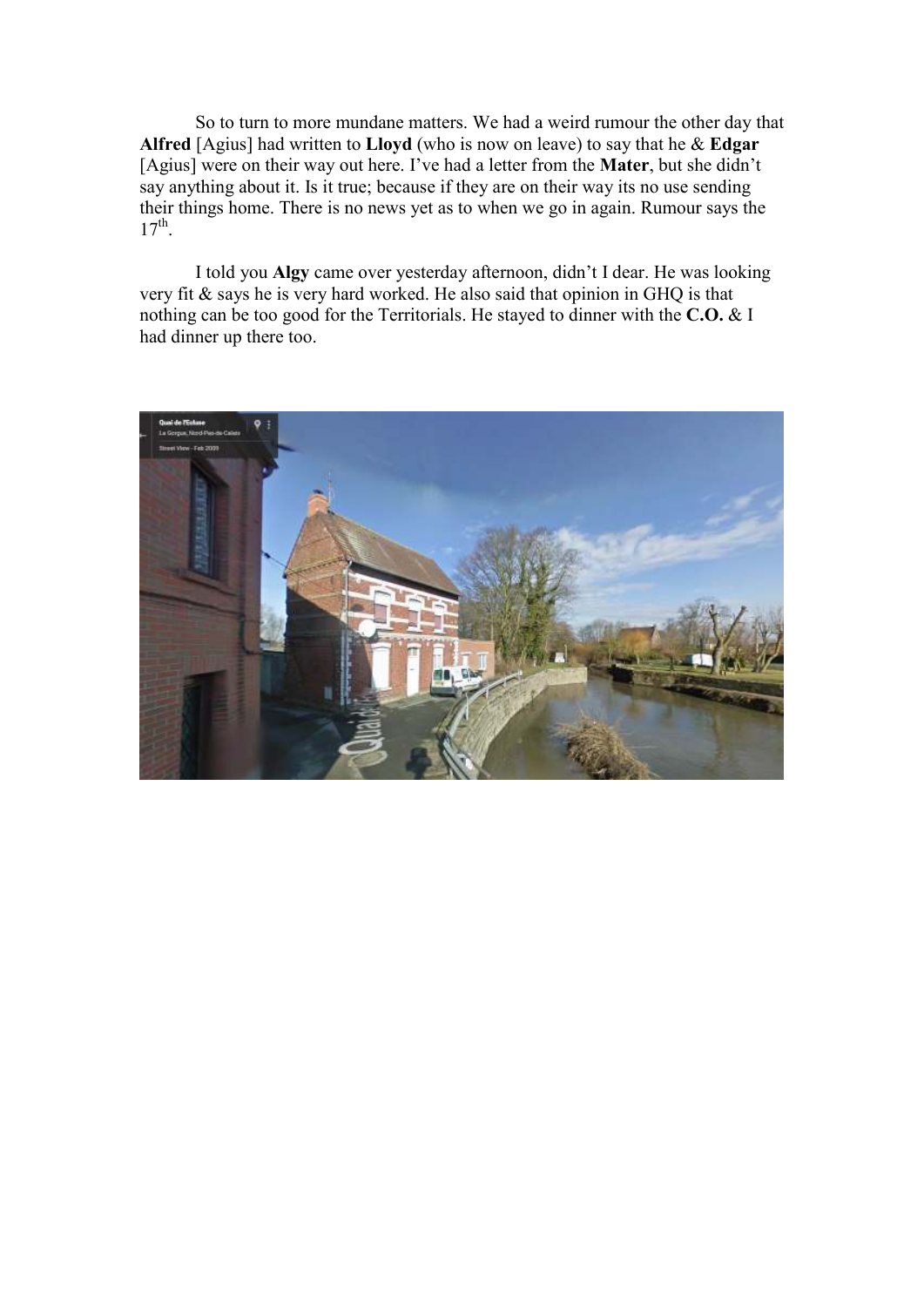**Arthur hears of the Zeppelin raids on the East Coast [of England] and is anxious to know that Dollie is safe; the Quartermaster produces a gramophone for the C.O. and the "Destiny" waltz brings back happy memories of dancing with Dollie.** 

*Arthur to Dollie* 

In billets, 8 am.

 … I'm feeling a wee bit anxious for I've just seen that the Zeppelins have made another raid – Monday night on the "East Coast". I'm longing to hear from you to-day & that you're all right. Yesterday's letter was Monday's, before the raid. Please God, it missed King's Lynn.

 Yesterday morning usual parades. The company went for a route march under **Tealeaves**. I had to see the **C.O.** about two men.

 After parade Company Orders then a few odd things after lunch, correcting pay books &c. After tea I went up to the **C.O.** about some work I'm doing for him. He was out but came in soon. I stayed there to dinner & came to bed about 10.10. **Brown**, the Quartermaster brought a gramophone back for the **C.O.** – a beauty. They played it all last night. Do you remember a valse called "Destiny" – how I thought of you, dear heart, & the happy times we've had. Please god there are many happier in store.

Well, darling, au revoir till after brekker. God bless you…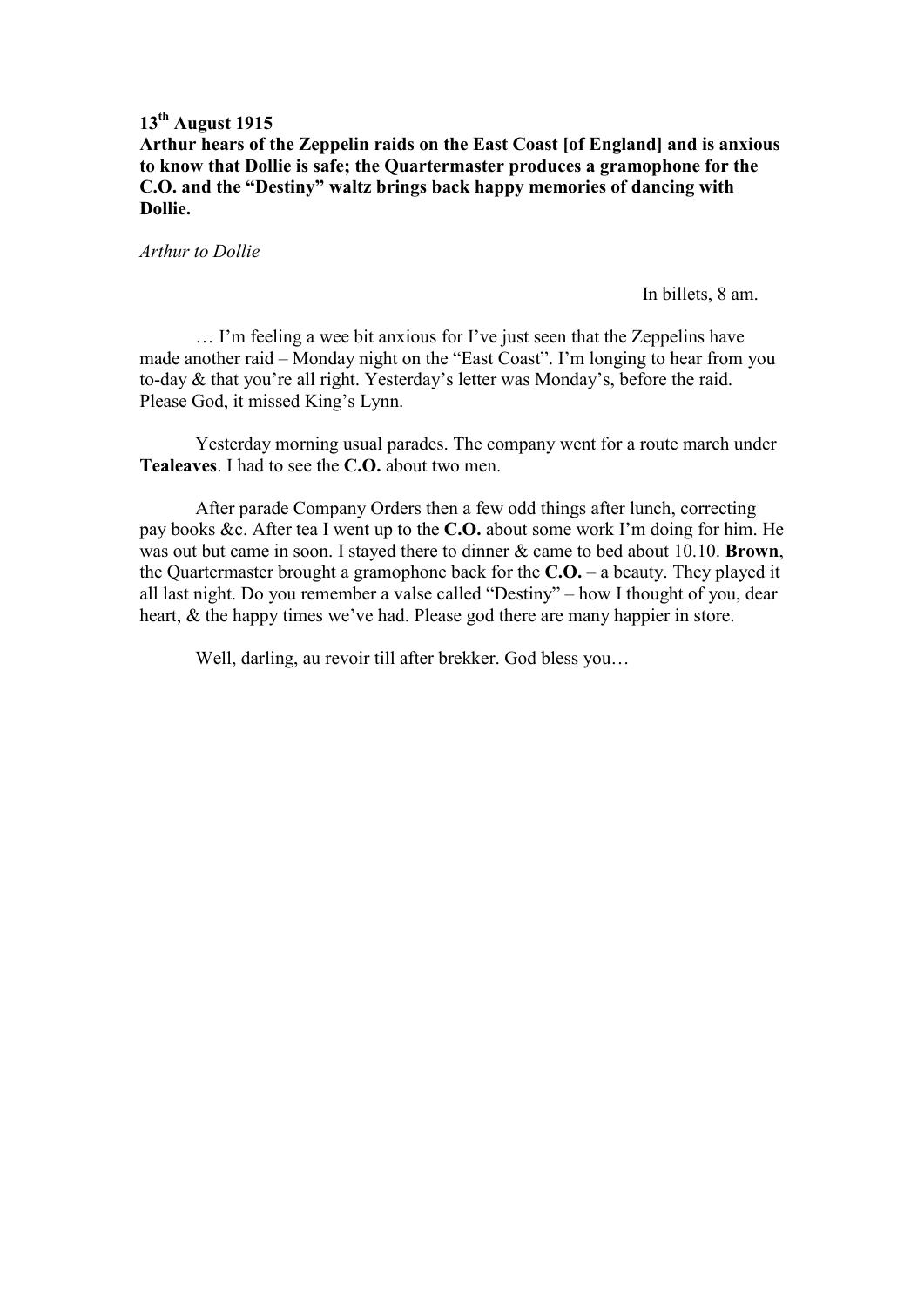**[Second part of a letter begun on the evening of 13th] Arthur is worried as he receives a letter addressed in pencil from Dollie [she is a little under the weather]; a day of summer rain; Company matters take up most of Arthur's time; the Brigade is going in to the trenches again after the weekend – Arthur is riding up with the C.O. tomorrow to find out exactly where.** 

#### *Arthur to Dollie*

In billets, 8.40

 I was so happy & thankful to get your dear letter to-day. I had rather a fright when I saw the envelope in pencil, & began to imagine all sorts of horrors. Thank God, you're all right …

 To-day, dear, started wonderfully fine; but it didn't last long. It soon clouded over  $\&$  became rather oppressive  $\&$  rained, summer rain. This morning we had the usual parade 9-11. Then I paid out a few more men & had company orders. I have been busy nearly all day sine then, clearing up some Company matters & doing Company work, some of which at any rate ought to have been done by my predecessors in office.

 The Brigade is going in again on Monday night, up near where we were before the Lonely Post section. I don't know quite whereabouts exactly we are going. The **C.O., Johnnie, Sammy** & I are riding up to-morrow morning to have a look.

 No new yet of when we are going to be withdrawn. But honestly from what one can gather, it won't be very much longer – *please God*.

 You see, little sweetheart, news is scarce. I live all day in my work. I work all day in your dear inspiration. If you only knew what a strength and comfort you are to me …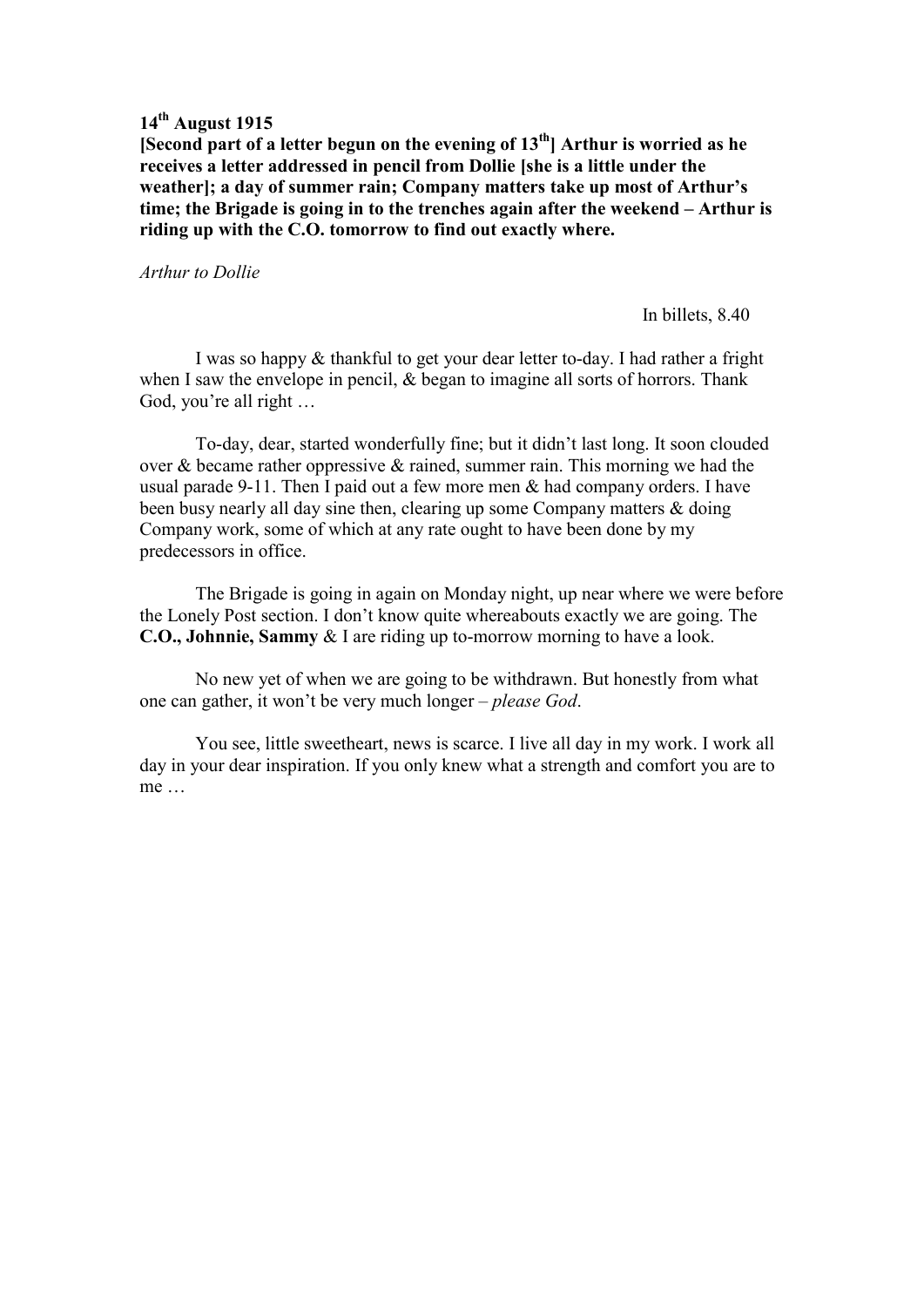**Arthur's shaving water is late arriving so he begins his letter from bed; a recce of the trenches for Monday's move up – to where they were before at Lonely Post – thankfully a quiet section of the line; Arthur gets ready for Sunday Mass.** 

*Arthur to Dollie* 

In bed! Sunday morning 7.30

 … Don't be alarmed to see I'm writing this from in bed. To tell the truth my servant is late with my shaving & washing water, so I'm writing this while I wait for him... I'm off to Mass & Communion at half-past eight.

 Yesterday alas no letter but a postcard saying that you were going to lunch at King's Lynn. Many thanks dear one.

 Yesterday morning I left at 8.30 to report at Battalion HQ. Then the **C.O., Johnnie, Sammy** & I rode up to see the trenches we take over on Monday. They are up where we were before in front of Lonely Post & seem very quiet DG.

We didn't get back until two feeling very hot & rather sleepy. After lunch I did some work then a cup of tea at 4. Afterwards I came up to the Church to Confession. Then I came in here and slept for half an hour. It was then 7.30 – so I went back to the Mess to dinner, and returned here to bed immediately afterwards.

 Well, dear, I'm afraid I must come to an end or I sha'n't be ready for Mass. I hope by the time you get this, little one, that you'll be altogether yourself again.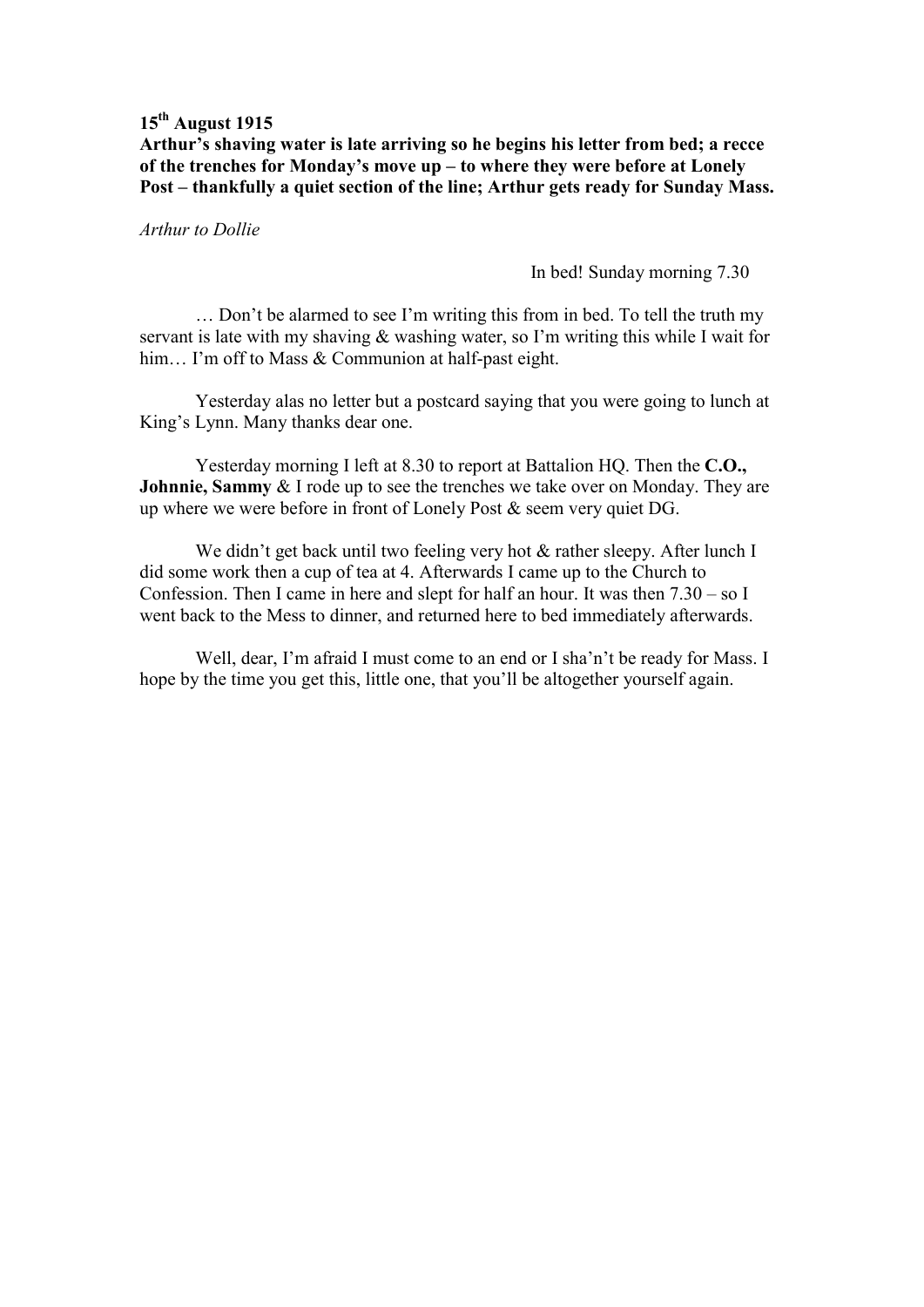**Sunday: Mass in the morning followed by extraordinarily heavy rain; a fine and hot afternoon for inspecting posts near Richebourg; avoiding the shelling. Monday: Arthur's Company are to go into the trenches tonight – and tomorrow he will be in command of an additional 100 men from K.'s Army; the morning shave curtailed by the unexpected re-scheduling of CO's orders.** 

#### *Arthur to Dollie*

In bed, 7.45 am Mond.

 I was especially lucky yesterday for 3 dear letters arrived, from you, one of Wednes, written on the beach, Thursday's & Friday's. God bless you darling…I'm afraid, little sweetheart, that I cannot hold out any hopes of leave. It is all worked through the Division & leave is only granted once in 3 months… I'm as sound as a bell. So I'm afraid, dear heart, that there's no chance…

 Yesterday, darling mine, was an extraordinary day. It began very early by being fine: then it began to rain, in showers, but I've rarely seen such heavy rain. Finally about midday it settled down very hot & fine. I went to church in the morning to Mass & Communion at 8.30. Then I went down to breakfast about 10. I lazed a bit after brekker. I was feeling awfully slack. Just before lunchtime – urgent message – wanted at the Orderly Room – about a mile away – so off I sprint.

 When I get there I am told that **Sammy, I, Bailey & Newson** are to go to look at some posts being made near Richebourg. So we order our horses at 3.15. We rode down through Croix Barbee, where we have been billeted several times. But the place is fearfully knocked about now, dear.

 We had two posts to visit and we had some little discussion as to which one to go to first. We made up our minds, rode up to the post & left our horses there. We met a Sapper officer there, who told us all about it. Then he said "Oh, the other afternoon, just about this time they sent 150 "crumps" (5.9 inch shells) into & round about here".

 Cheery! Then we moved off to see the other post, about 600 yards away. We then started to retrace out footsteps to the first post where our horses were, when "whew" and a great crash. The blighters had begun to shell the place. So we started to get up to it by walking round a bit of the line. **Sammy** however got impatient & started to make a cut across the fields**. Newson** went with him. **Bailey** & I continued up the road. Luckily the Huns only put one other over before we got clear. We got back all right, had tea about 6 & dinner at 8…

 To-night, dear we go in for a bit. I believe to-morrow 3 officers & about 100 of the  $6<sup>th</sup>$  Wiltshires ("K's") are to be attached to me for instruction. Isn't it priceless!

 Our bit of line is very quiet. May it continue so DV. To-day I expect we will be pretty busy, dear, but there are several letters I want to write. I hope, darling, that your **Mater** is perfectly fit again by now – that you will have ripping weather.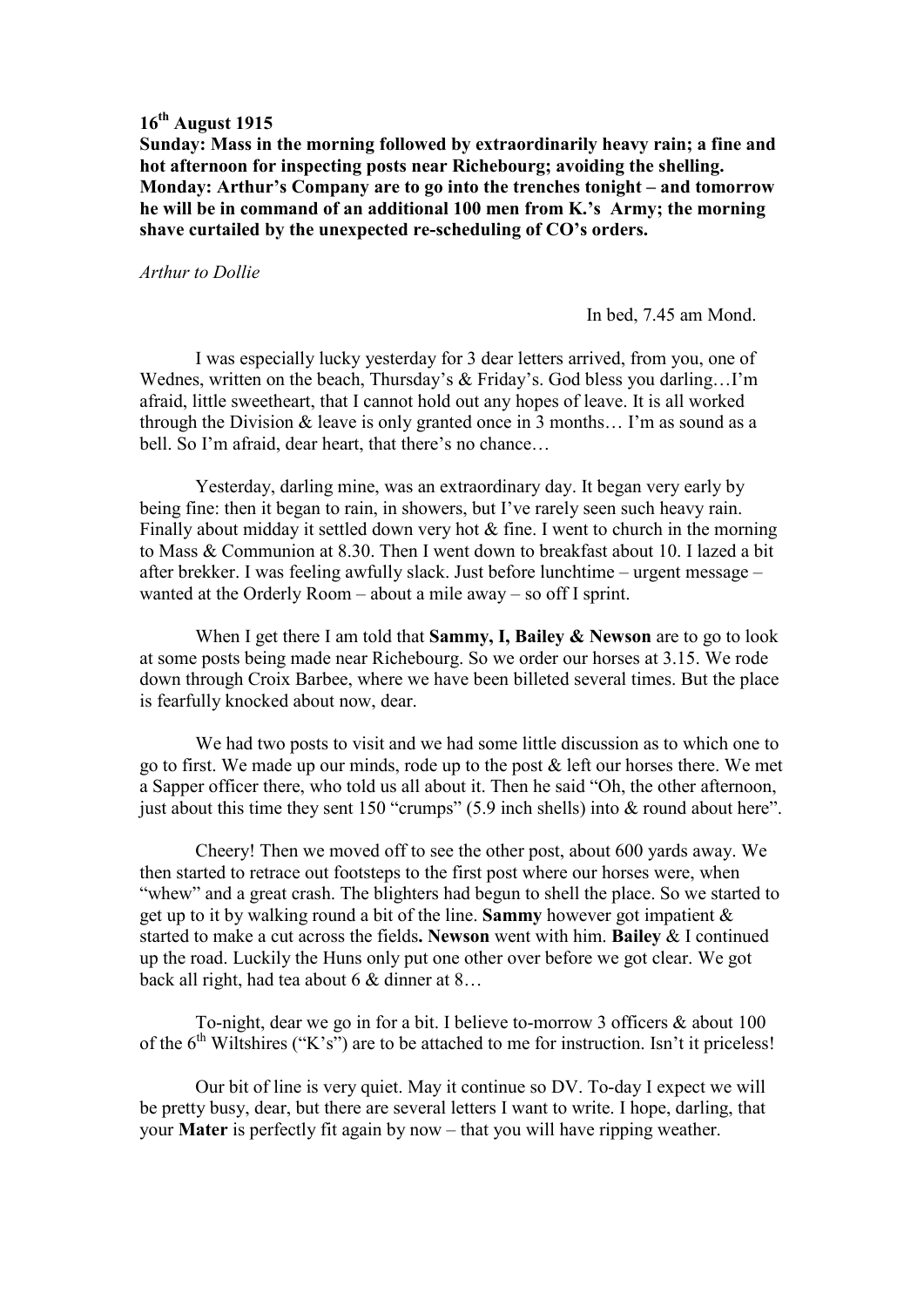… There is little enough of news, dear. I was shaving at 10 to 9 this morning when an orderly arrives. "CO's orders at 9 this morning, sir, instead of eleven!" Help! I rush to get up there not very late. Then down to breakfast about 10. After that up to my billet to get my valise packed. Then back again to an early lunch at 12.30.

 This afternoon we are having a meal at 5.15 – parade at 6.45. **Bailey** has gone on ahead to "take over" stores &c. The weather on the whole is good DG though we had some rain just after lunch – the tail end of a storm…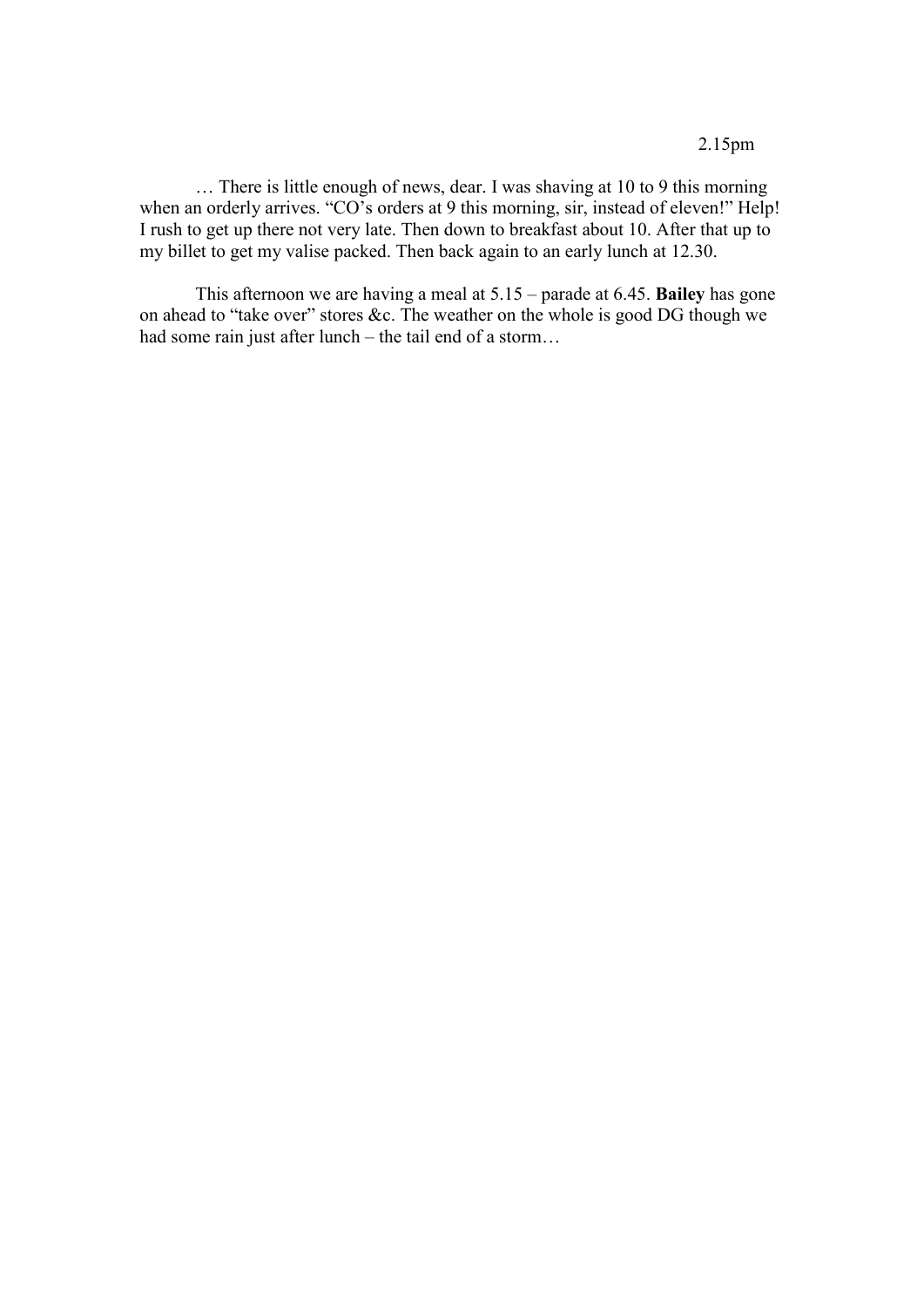**A muddy, night time trudge in to the new trenches; thankfully their section of line is "very quiet"; a rather smelly horse spoils the atmosphere; Arthur is a little put out that his work load is preventing him from catching up with his correspondence; the rumour persists that their Brigade are to be withdrawn – but the C.O., to his great annoyance, is unable to confirm anything.** 

#### *Arthur to Dollie*

In a trench, Wednes even 7.20pm

 … Thanks awfully, dear, for two letters that came up last night, both Saturday's. I'm going to keep them another day or two if I cannot get an answer off now… You'll understand I know … for I want to give you my news first & I've been awfully busy. We came up on Monday night. It wasn't a very pleasant entry. A storm brooded & spluttered all day so that although it wasn't actually raining as we came in, the trenches were ankle deep in mud and there was nearly a mile of communicating trench to get through.

 I am up near a farm called Chapigny (or, less *politely*, Stink Farm – the reason being a horse!) **Sammy** is back with the **C.O.** at Lonely Post. The trenches aren't all bad – very quiet DG & may they continue so! So we are pretty comfortable. Nonetheless, dear one, there's a great deal of work to do so I've been pretty busy. Yesterday the **C.O.** was up also **Ormesby**, the CO of the 2/3rd Gurkhas – who is in charge of this section - & the **General**.

 I've got a pretty fair dug-out & we actually have a mess room! with the crests of various regiments done neatly upon the walls in pencil. **Bailey, Tealeaves, Wilcox & Bateman** are with me. Tomorrow they (the three latter) are going to be relived by **Lloyd, Lewis & Rice**. The Brigade is in until the  $1<sup>st</sup>$  but rumours are rife that we are to be withdrawn. The **C.O.** is wild for they won't tell him anything definite. I was to have had 2 platoons of the 6 Wiltshires (K.'s) to teach. They were coming up last night at 8.30 but at the last minute it was cancelled.

 I've not forgotten about R**osa**, dear, please tell her if you have the opportunity. I'll try & write tomorrow but my time is by no means at my disposal. I had hoped as a last resource to have written this afternoon but a message came through that the **C.O.** wanted me, so I had to trudge down. It was about some work for to-night. To-morrow DV I'll be able to get a long letter off...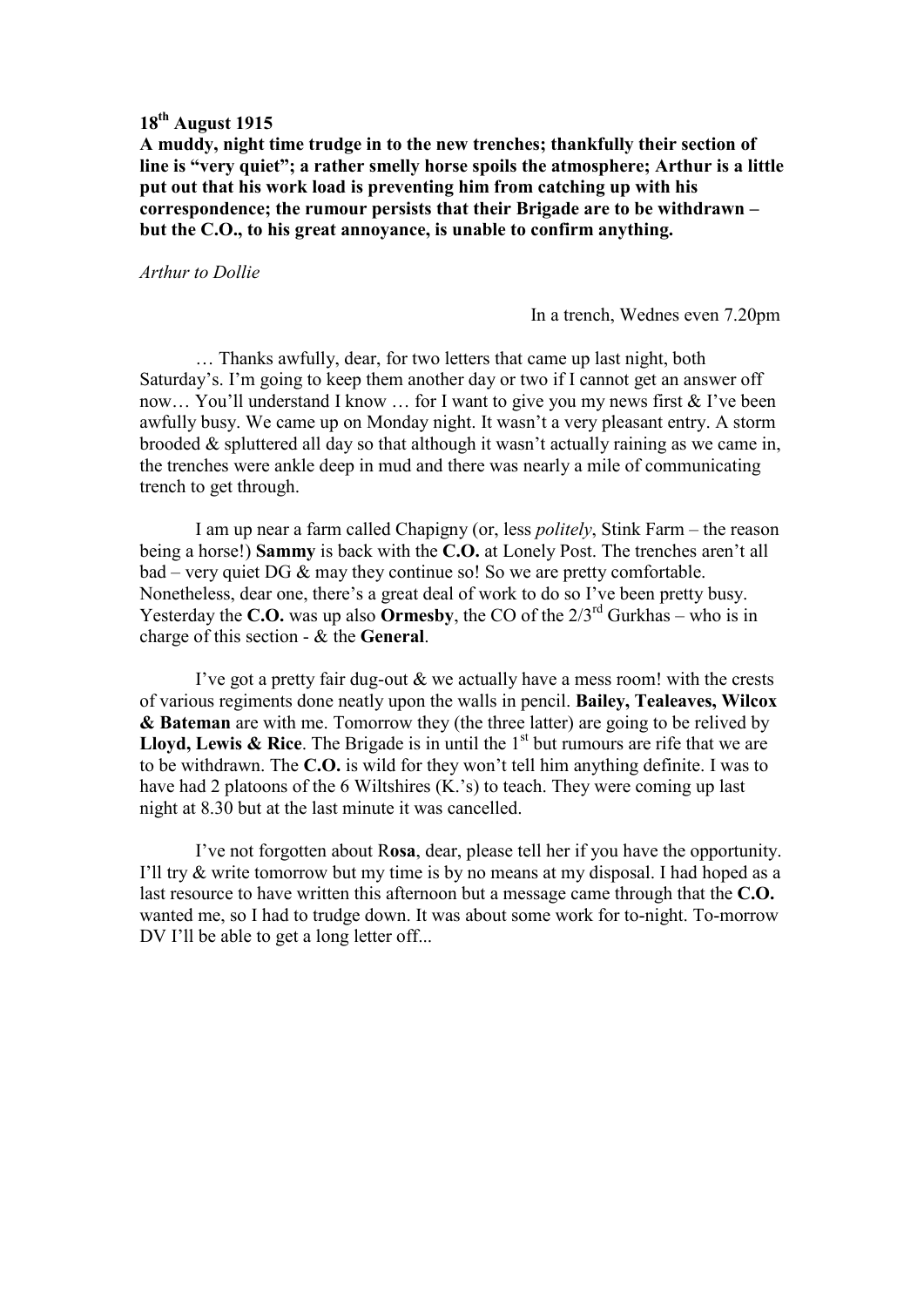**Arthur writes a birthday letter to Dollie [it is her birthday on 22nd]; alas he isn't able to come home on leave – but looks forward to happier days, when they will be married and never separated again " … and we'll look back to this time of bitter separation and say 'Do you remember the awful year of the** *Great War' "***; Arthur sends Dollie a photo taken when he was last home on leave.** 

#### *Arthur to Dollie*

In the trench, Thurs even 7.15pm

 … This is to wish you a very happy birthday. My God bless you, sweet heart of mine … I only wish that I could have got home to you, dear queen of my heart, but I'm afraid, little dear that it does not rest at all with the **C.O**. It has to come through the Division & the limit is a week every three months. I am very disappointed.

 … Please God, we are going to spend many many happy years together; and we'll draw near each other by our hearth, just you  $\&$  I, dear, full of love  $\&$  happiness, and we'll look back to this time of bitter separation and say "Do you remember the awful year of the "Great War". Then we'll look at each other & the warm light of love in each other's eyes…

You'll see, dear, it's late, & the Corporal awaits the post. I've been busy today too. There is a lot that wants doing up here. Thanks awfully, sweet heart mine, for your dear letter of Monday last. You darling, thanks awfully. I'm enclosing some photos – one of you  $\&$  me dear is ripping! Well darling, I must go – those beastly Huns! I'm going to write home to-night. So au revoir, darling, I send you all my love.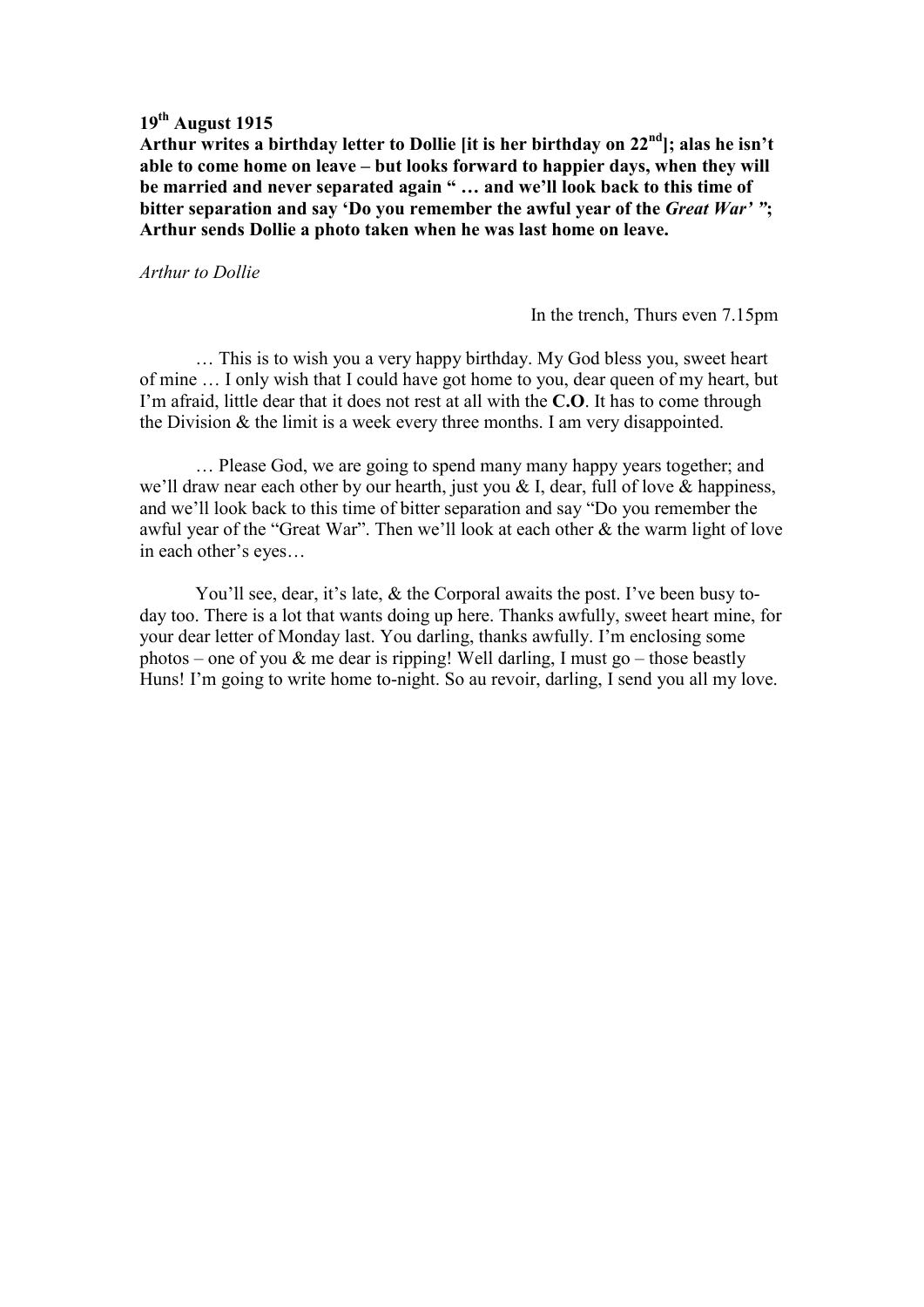**Arthur dearly wishes he could chase Dollie's blues away; he remembers her smiling, walking to meet him with the dogs, Scottie and Pluto; Arthur has had a busy time of it recently and has to write this letter by candle light; thankfully his bit of the line is still quiet and they hope to be relieved at the weekend.** 

*Arthur to Dollie* 

In my dug-out, Friday even 7.15

 Thanks awfully for your dear letter of Tuesday last. I love to hear from you. I'm awfully sorry & unhappy that you're so dull, dear. I'd give anything to chase it all away & to see your lovable smile … I can picture you coming down Compayne halfway to meet me  $\ldots$  and the dogs by you. Scottie bounding like a rubber ball  $\&$ Pluto having a quiet look around for a stray bone.

 I'm afraid I'm awfully wasteful of notepaper, dear, but you see I am awfully rushed & have to write by candlelight. I've been head over heels with work again today. There is an awful lot to do. I've my reserve platoon at work till 4 then half of **Sammy**'s Company for one half of the night & and the other half the remainder of the time. It's work that requires constant & careful supervision. So I have to snatch what time I can for myself. Both the **C.O**. & the Gurkha **C.O.** (the latter twice) & the **General** have been up to-day.

 Things are still very quiet on my bit DG. May they continue so. Yesterday **Lloyd, Lewis & Rice relieved Tealeaves, Wilcox & Bateman**. I'm hoping to be relived by **Sammy**'s Company on Saturday or Sunday night…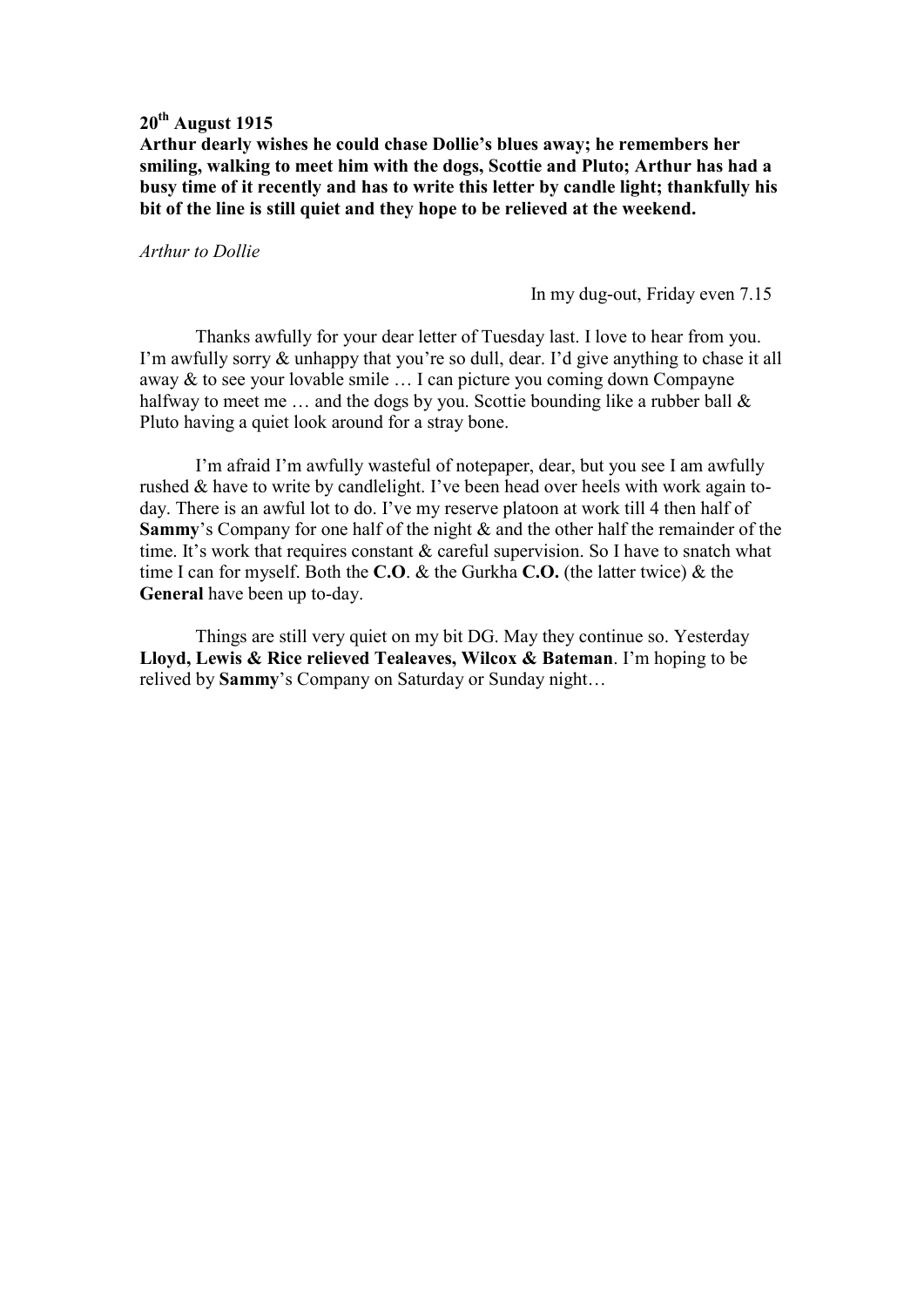## **21st August 1915**

**Arthur watches the sun set over his dugout and wishes that Dollie too was looking at the same sight on the eve of her birthday – in England; a description of the previous nights shelling by the Germans; the English return of fire causes some damage – if the abusive language was anything to go by; a further exchange of ordnance clears the wire for 20 feet; Arthur and his Company are being relieved tomorrow night to go back to Lonely Post.** 

*Arthur to Dollie* 

In my dug-out, Satur even. 6.30pm

 … So to-morrow is your birthday and you'll have "caught me up" once more – all this by virtue of a four months superiority. You darling, I wonder what you're doing. I would to God that I had been able to get to you, sweet heart.

 I am sitting in my dug-out, looking out at the setting sun. How wonderful to think that you too, perhaps, are looking at him. Over that way lies the sea and England: England & you. What a ripping thought. I have your dear letter in my pocket, Wednesday. Thanks, awfully, dear, your letters help awfully to make this beastly separation bearable … you are my inspiration – the mainspring of my life. God bless you dear.

 Last night we had the usual working parties but the evening wasn't so quiet. The Germans away on our left grew jumpy and shelled fiercely, twice. It was a wonderful sight. Luckily the casualties were not very heavy. Last night we strafed a German working party about 5 times with rifle and machine gun fire – and I think did some damage, for they were rather abusive.

 As a compliment in return their minenwerfer threw two mines at the point where the maxim had been – of course it had been moved. One didn't explode, the other burst among our wire, cleared it for twenty 20 feet, made a 2-3 foot hole and threw a bit of chevaux de frise about 15 feet long, 30 yards away on to a dug-out. [a portable defensive obstacle, typically a beam from which rows of sharpened stakes protrude, used in field fortifications or to close a breach in a wall.]

 They immediately had 8 bombs & 3 shells back. Otherwise, dear, we've been very quiet here DG. May it continue. To-morrow night **Sammy** is relieving me and I go back with my company to Lonely Post. I am looking forward to it…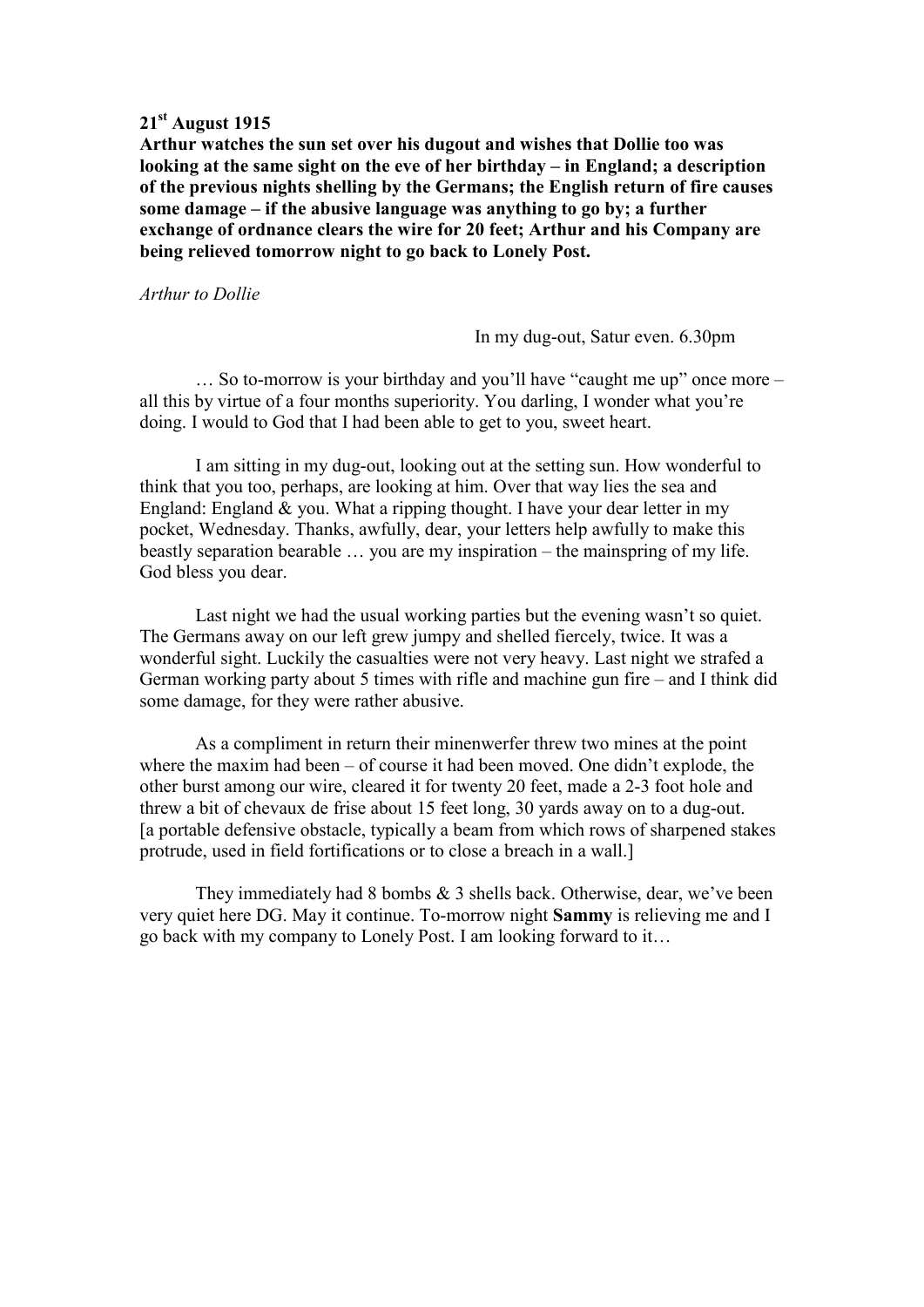**Arthur is safely back at Lonely post aka "Kensington Gardens" and the officers are busy making themselves at home; the Channel is blocked so no letters have arrived from Dollie for the past few days; it is the eve of their engagement – one year ago today - and Arthur looks back on all the trails and tribulations they have faced together since then.** 

*Arthur to Dollie* 

Kensington Gardens, 9am Tues

 … So I'm back now in the (comparative) luxury & safety of Lonely Post. Outside my dug-out there is a little garden that **Bailey** & I trimmed and worked on yesterday morning before breakfast – "Kensington Gardens". We came back here on Sunday night. **Sammy** relieved us with his Company. He was due up at 6, but didn't arrive until some time after 7.15. So we were rather late. However I'd sent **Bailey** on with some men to make all preparations, so we were not long getting settled down.

 Jove, darling, it was a relief to get a long sleep at the proper time. **Bailey** & I are in a dug-out together, a big one & very comfortable with a neatly whitewashed interior. We slept, with one or two interruptions till 7.30 then we got up and worked: did up the garden & built a luxurious but permanent easy chair. Yesterday we were pretty well occupied getting things ship shape.

 The post goes about 10, that's why I writing now. I'm going to write another after brekker. I'm hoping rather against fear that this letter little darling will reach you to-morrow. I was awfully disappointed the day before yesterday for the Channel was blocked and there were no mails in or out. I sent off a postcard dear in the odd chance of your getting it, but I'm afraid tomorrow must pass without your having a letter from me.

 I am upset – for no letter of course from you yesterday. I'm hoping that buy now the passage will be clear again for I do want to hear from you. I just love to get your dear letters.

 My thoughts are full of all that passed a year ago. Do you remember how hot it was, down on the line. How anxious I was, away from your dear side. Then you gave me the glorious news. God bless you dear heart … If you could only realise my joy and happiness… This last year has been a strong year, dear heart, in its joys and in its sorrows. We have faced them hand in hand and Love has shown us how to accept them, the joys with a great  $\&$  wonderful gladness, the sorrows bravely  $\&$  with a stout heart… The way may be long, but, with God's help, and by your dear side, all will be right for us...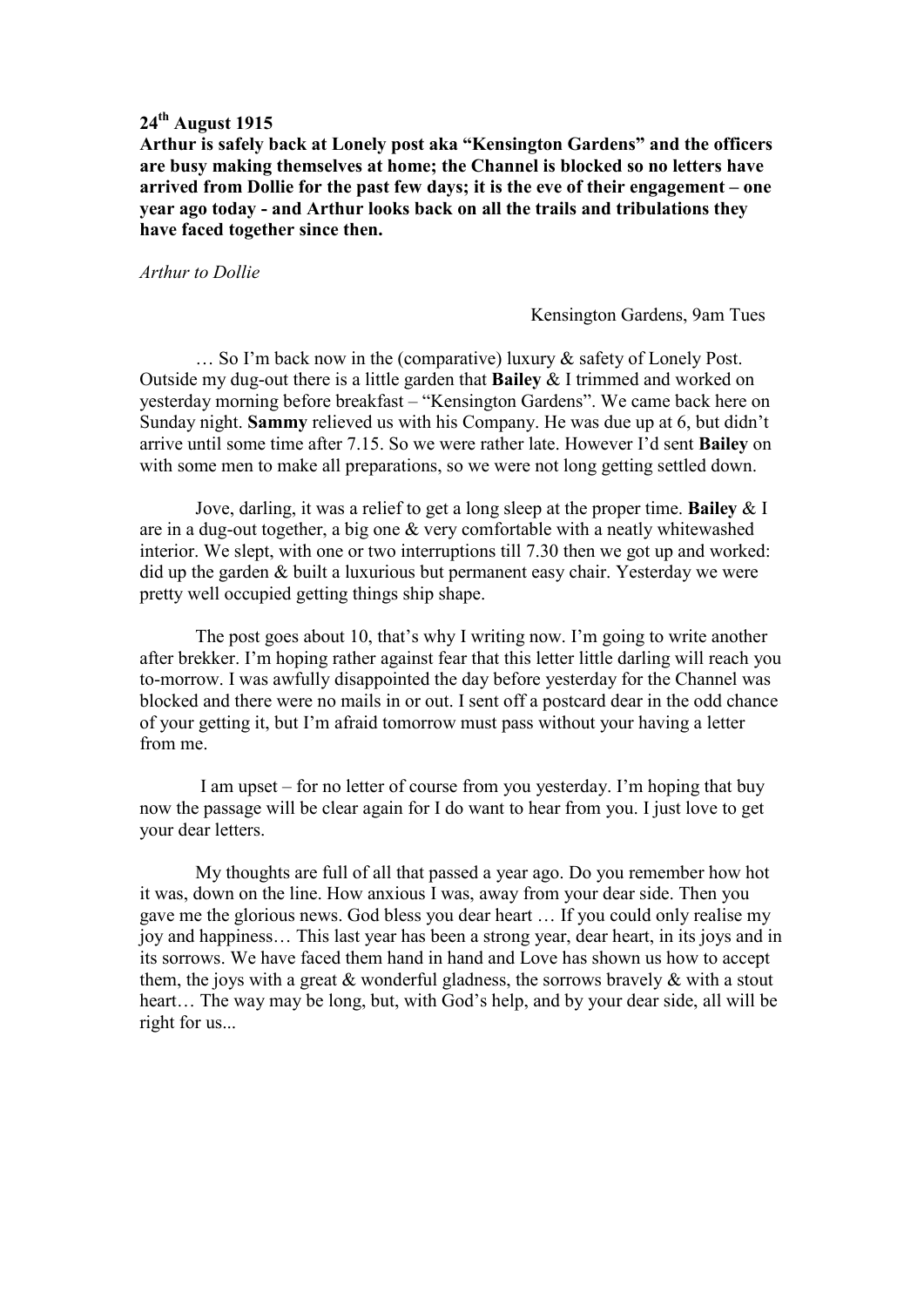## **25th August 1915 Today is the first anniversary of Arthur and Dollie's engagement; Arthur longs to be home – but longs even more for the day when he will make Dollie his bride.**

*Arthur to Dollie* 

Wed. morn. 7.45

 … What a happy and joyous date this is, that marks the publication of our engagement. A date to be starred and emblazoned with red…

 I am so proud to be your fiancé before the world. You're so brave and enduring, where much is hard and difficult, and one's surroundings seem monotonous or even harsh. Your dear example and your sweet letters comfort and strengthen me more than I realise, little helpmate, until a day passes without a mail. Then indeed everything seems dull & for the moment I feel physically sick with the disappointment…

 I long to be back at your side. Happy day when I shall be with you again. I live for that day. May the day come soon. There is another day too dear, that I long for, with all my heart  $\&$  strength... A day more glorious  $\&$  happy than anything!...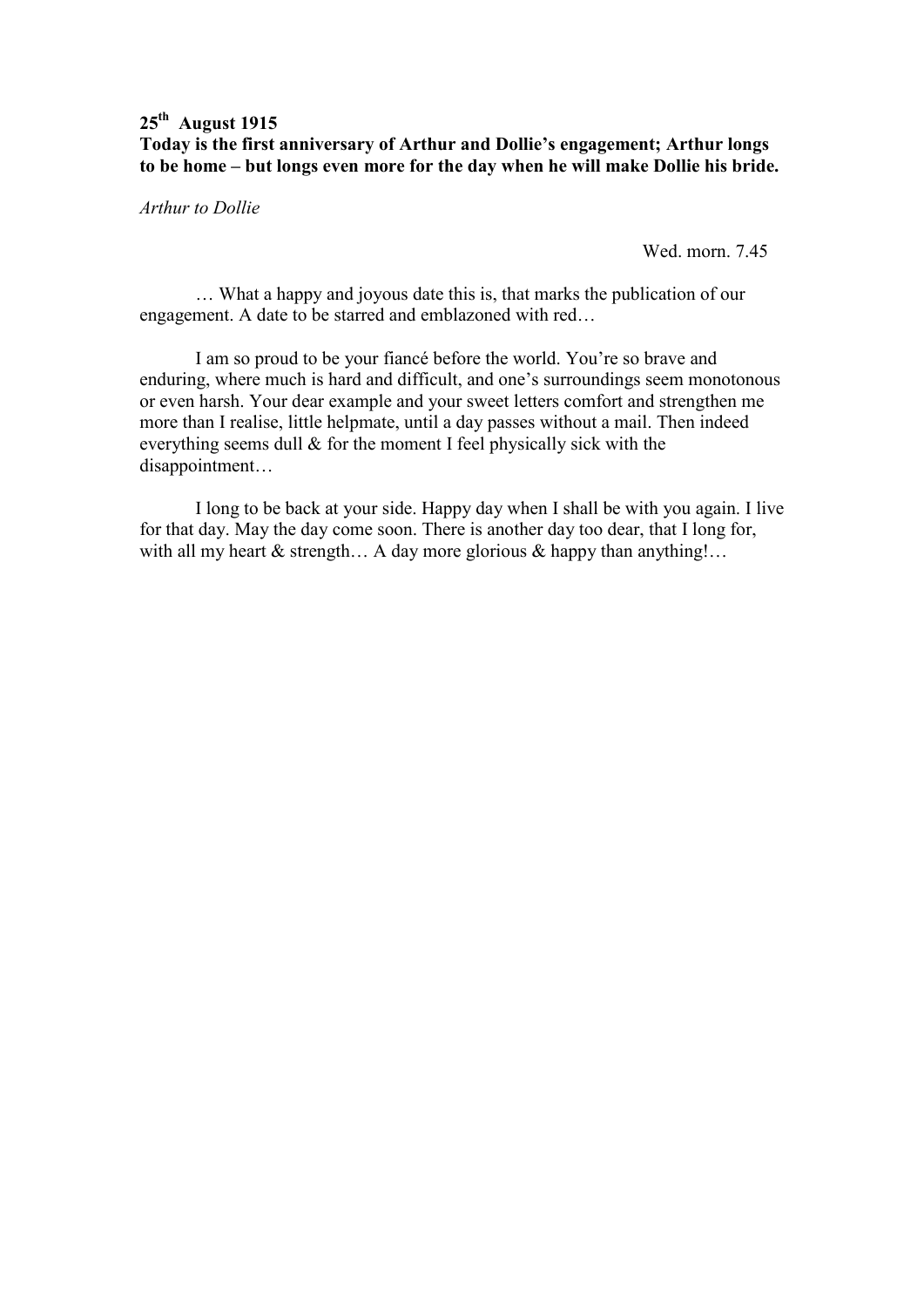**Dollie has been to the Trocadero Club and sends Arthur a card; life in a dugout at Lonely Post is a little less dangerous than in the section of line they have just left – there are reports of the front being shelled and bombed; Arthur meets up with an old friend of his eldest brother, Eddy [ETA 2 – who died in 1904].** 

*Arthur to Dollie* 

In my dug-out, 7.30 am Thurs.

 … Thanks awfully for your dear letter of Sunday, and the postcard from the Trocadero. God bless your dear heart. Life here is very much the same. We are up about 8, breakfast between 9 and half-past. There is nearly always something to be done most of the day.

 Luckily the weather has improved and is now wonderfully fine but very hot. **Sammy** has been up in the line since Sunday night. He took over my bit of the trench and the 2 platoons of Wiltshires that I had the last day or two. It is rather a coincidence – did I ever tell you dear – that their Company Commander who was under my wing was called **Allen** and was a great friend of **Eddy's** (my eldest brother, ETA2)! I'm not a bit sorry we came out when we did for they've been shelled  $\&$ bombed a bit since.

 Well darling mine its now 8.30. The **C.O.** wants us at 9 and breakfast is "arrived". So I'm going to say au revoir darling. If the **C.O.** doesn't keep us I'll add more. Otherwise it means a separate envelope or I shan't catch the post. So darling au revoir…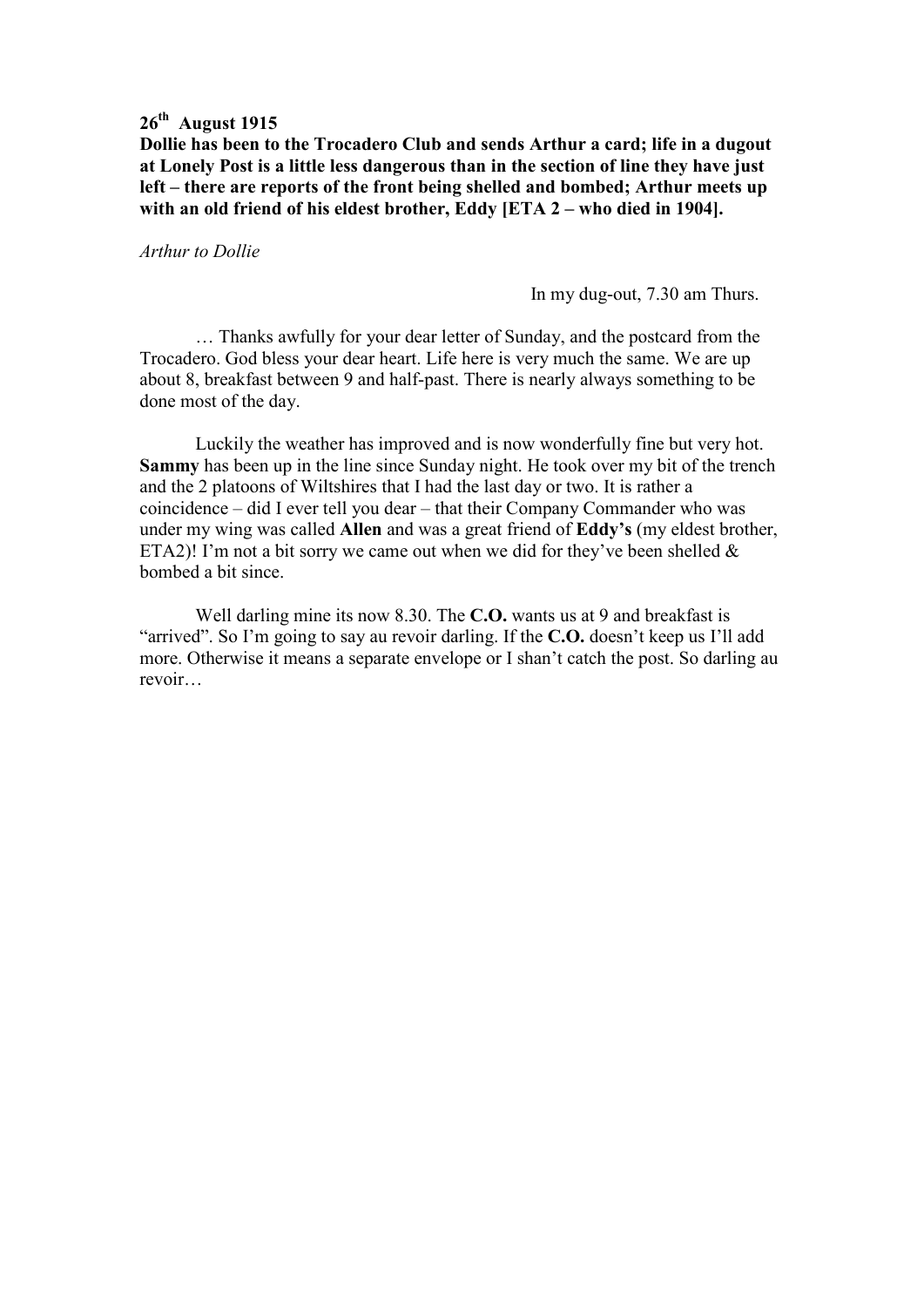**The weather is hot but thankfully the mail is now arriving regularly again; Arthur will be on the move soon – back to Neuve Chapelle – a place with many memories for him; apparently Dollie is very good at recitation! It seems people think the recent action in the Dardanelles may be the beginning of the end …**

*Arthur to Dollie* 

Lonely Post, 8.30 am Friday

 … Thanks awfully for your letter of Monday. That came yesterday. The weather is broiling! And yesterday morning **Major Beresford, Bailey, Bobbie** and I had to go down to see our new bit of line – in front of Neuve Chapelle. The Indian Corps front is being reshuffled. Our bit is to be the bit between Port Arthur & the north. We go out tonight miles back to beyond Estaires, then up again to-morrow but only for 3 or 4 days.

It was hot going over yesterday – we were tramping from 9 to 1. All memories – all the Neuve Chapelle show – my birthday  $&$  your birthday cake – the show of May 1<sup>st</sup>. I hope now to get permission to go to **Harry**'s grave. At any rate **Beresford** has promised that he will go.

The other night we borrowed the HQ gramophone. One of the records was a recitation by Bransby Williams, the "Green Eye of the Little Yellow God" dear. I longed for you so much he didn't recite it half as well as you do, dear, really.

No-one seems to have any idea of when this show will end. The Germans seem shy of another winter and people seem to think that things are developing rapidly in the Dardanelles. This if true will be the beginning of the end.

I think, little one, that's all my news. I live for your letters day by day. They comfort & encourage me beyond realisation. God bless you.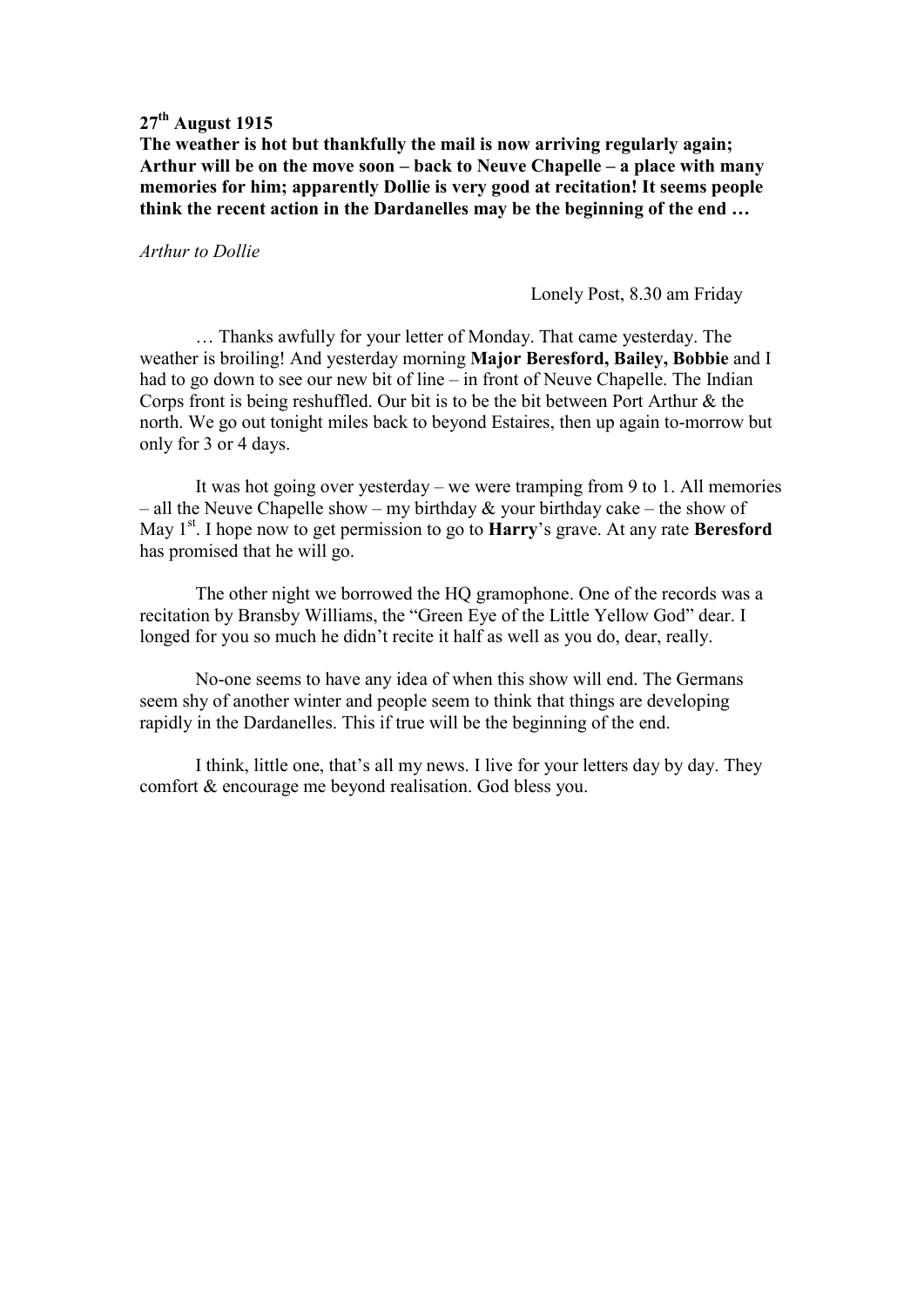## **28th August 1915 A very quick line to Dollie – Arthur's Corporal is coming home on leave and bringing the note and used camera films to Dollie – with a request for 3 new fims.**

*Arthur to Dollie* 

La Gorgue

 … Just a line. The bearer **Corp. Jewson** is just off on leave. He is bringing 2 films. You might get him 3 new ones (autographic Kodak vest pocket) please.

Heaps of love dear …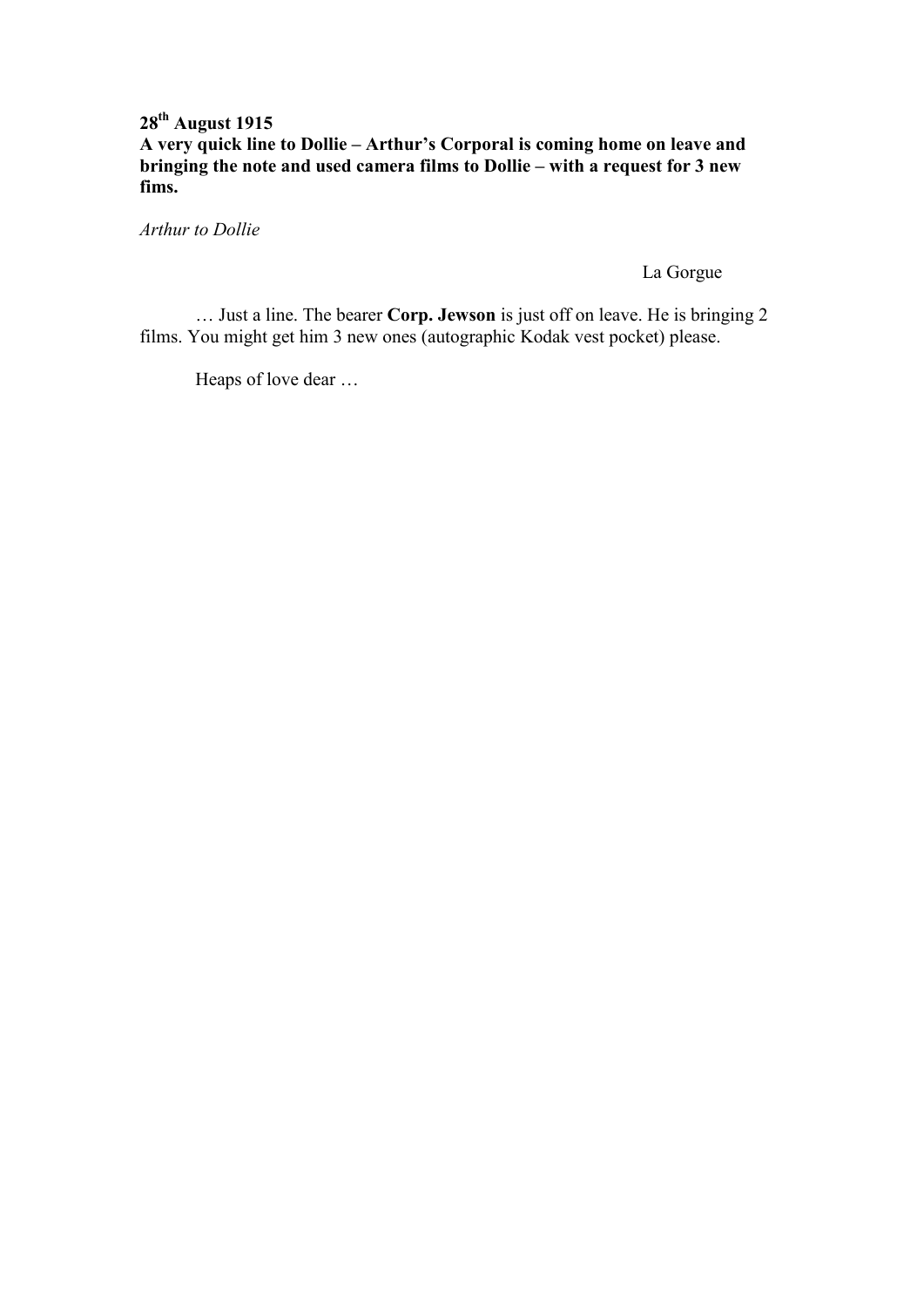## **29th August 1915 Arthur apologises to Dollie for the lack of letters recently – they have been very busy moving the Company up to the front at Neuve Chapelle.**

*Arthur to Dollie* 

In a trench, nr Neuve Chapelle, 7.45pm Sunday

 You must forgive me dear if its years since I wrote. You must forgive me too if this is only a short note. I've been awfully busy since we left Lonely Post.

 I am awfully fit & well, and looking forward eagerly to a dear little letter tonight with the rations. God bless you, dear heart, you are such a help and strength to me; when I feel dull and weary when I'm tired or frightened – the thought of you, dear, braces me up & gives me fresh courage…. Pray for me, dear as I know you do, as I pray for you. May you be happy always…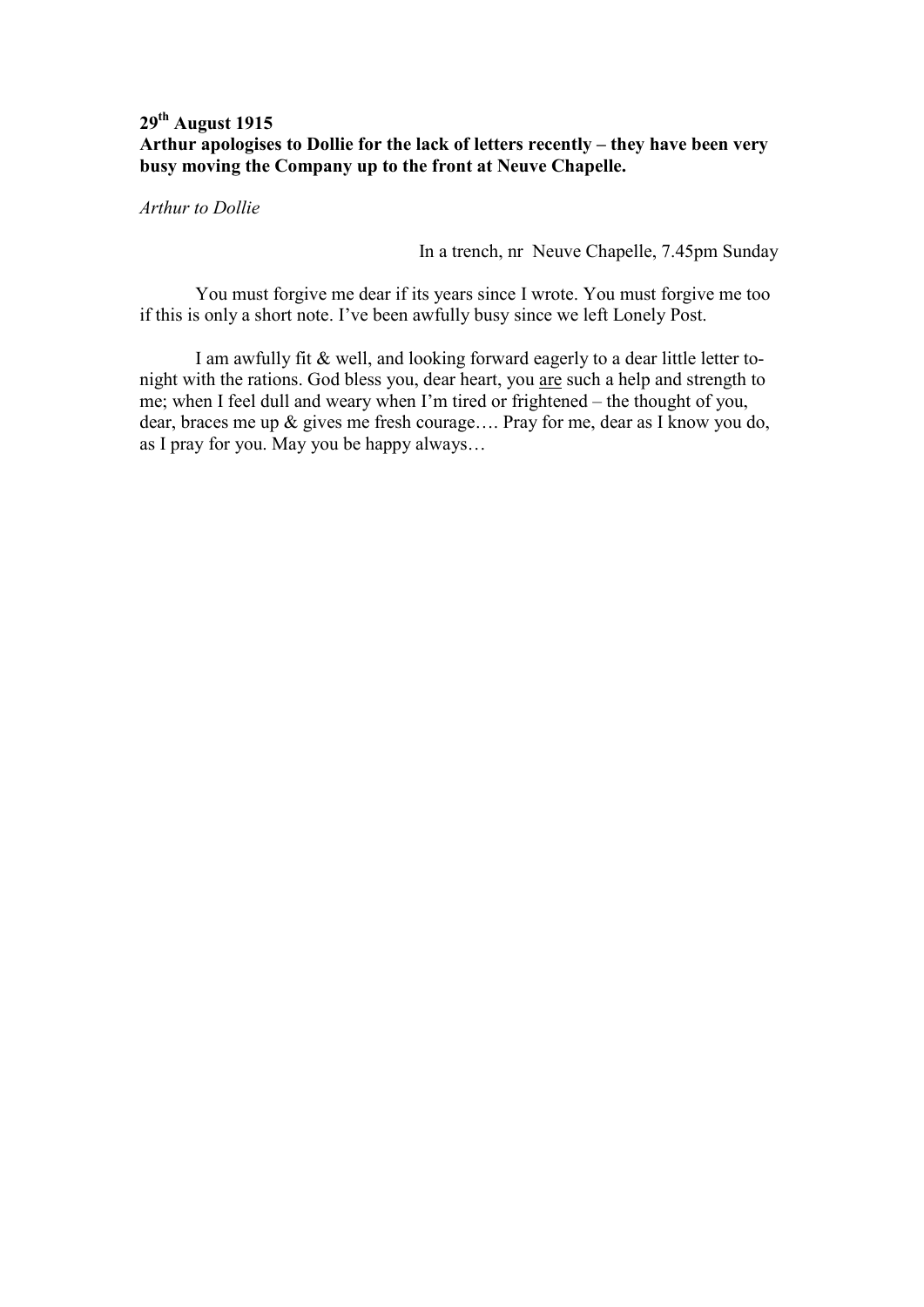**Arthur is now back in the trenches in front of Neuve Chapelle, after a hot march from their temporary billet near La Gorgue. The Germans lose no time in shelling their working party, but miss them and instead kill two soldiers (and wound 17 others) stationed in the support trenches – the result of an unlucky ricochet off a nearby tree. Arthur visits the village of Neuve Chapelle on his way to HQ and describes the desolate remains as awful; Dollies latest cake offering is rapidly demolished and is much appreciated; a request for more writing paper.** 

#### *Arthur to Dollie*

#### In a trench, nr Neuve Chapelle, Monday 5.20pm

 … Thanks awfully for your dear letter of Thursday. It came late last night. I did appreciate it, dear heart. Let me give you some of my news dear. Last Friday night, as I told you, we were relieved – very happy too, for there's been a lot of "strafe-ing" there since we left. We got back beyond La Gorgue on the Estaires-Merville road. We were in bivouac in a large square field, round a farm where the **C.O.** was. It was a glorious night: they had rigged up a wagon cover and had our valises ready for us, so we were quite comfortable.

 Next day, Saturday, was glorious but awfully hot. I had several things to see to, then got a lift in a motor ambulance to have my hair cut. We left in the afternoon about half-past 4, and marched for about an hour. Then we bivouacked in a field by the road for a couple of hours until it grew dark. The "cooker" came along with us and we had tea. At 7.30 we set off again. It was very hot and close and it rained a little. The way in seemed endless. We arrived finally all right, and got the relief through about half-past ten.

Yesterday wasn't so fine & it rained fairly hard in the evening, and grew cold with a wind from the North. The **C.O.** and the **General** were both round in the morning. They wanted some work done, so **Sammy** sent up a party in the afternoon. The Bosches must have caught sight of them from the Bois opposite. They fired a few rounds at us. Luckily they missed the working party – and their shells – pipsqueaks – were fruitless, save one that unluckily caught a tree near the support line and burst sideways into the support trench; killed 2 & wounded 17. Rotten luck, first day in, and a beast of a tree. We were pretty busy bandaging up, especially as the shell that did the damage was one of the early ones, and some more came over – luckily without doing any harm.

 Last night was very quiet, rather cold & muddy. This morning **Beresford** came up. I went round with him then down into HQ through Neuve Chapelle. The desolation is awful! Since the morning I've been on one thing & another, sleeping this afternoon as much as possible but our guns have been going for the Germans away on our left where we [had] just come from. A small draft arrived on Saturday. I think its coming up to reinforce me to-night dear. **Tealeaves & Wilcox** are coming up to relieve **Rice & Ainsworth**.

That I think darling is all the news. Your parcel was a wonderful & almost instantaneous success. The cake especially suffered an early and speedy demise! God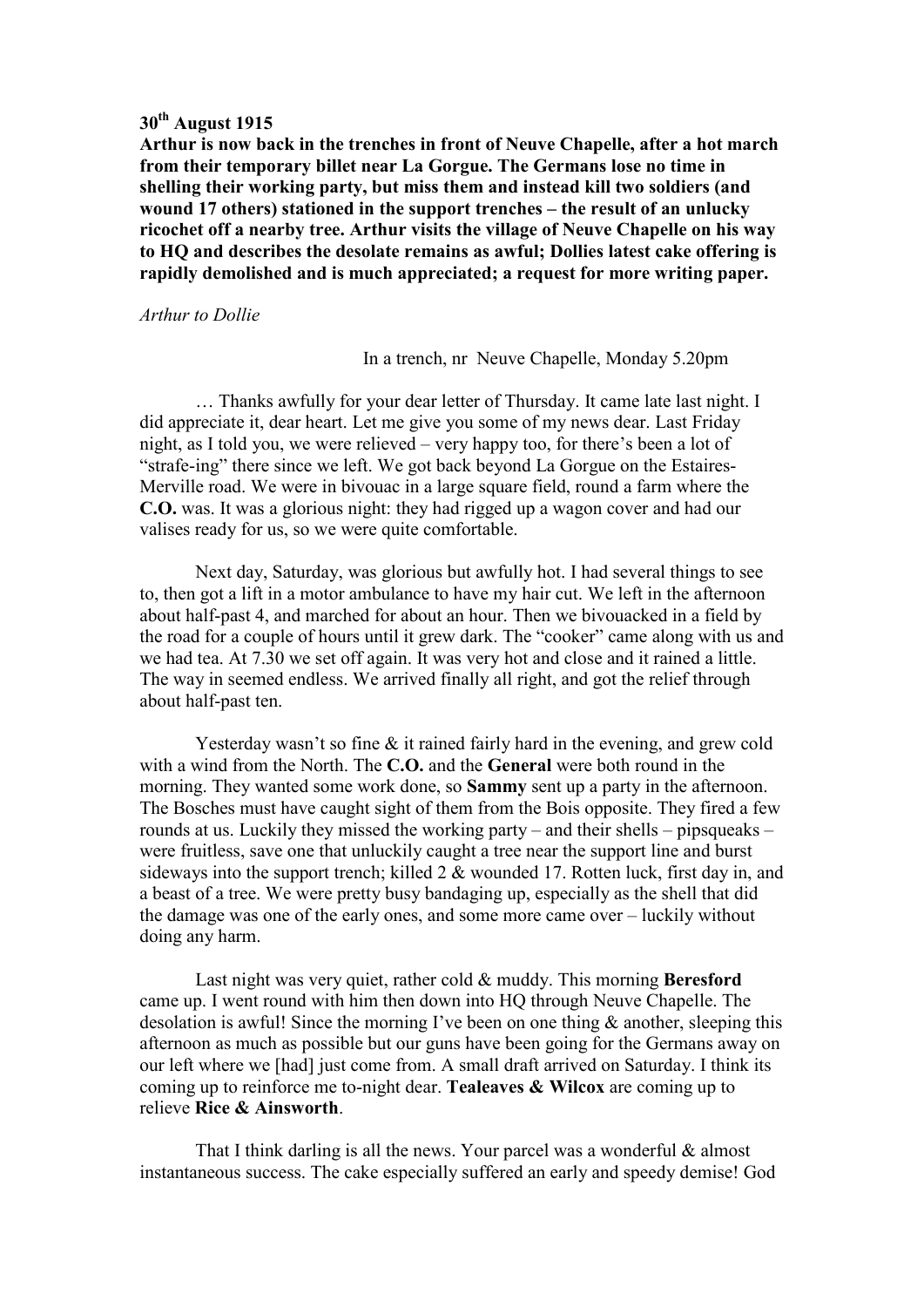bless you, dear, & your dear generosity – you are a darling. Remember me to all, won't you dear please. I suppose by now you've seen **Corporal Jewson** – my corporal, home on leave, with a message for you dear. He left on Saturday and I scribbled off a line hurriedly....

PS: Dear, this is my last sheet of paper. Could you get me another block please. Thanks awfully…